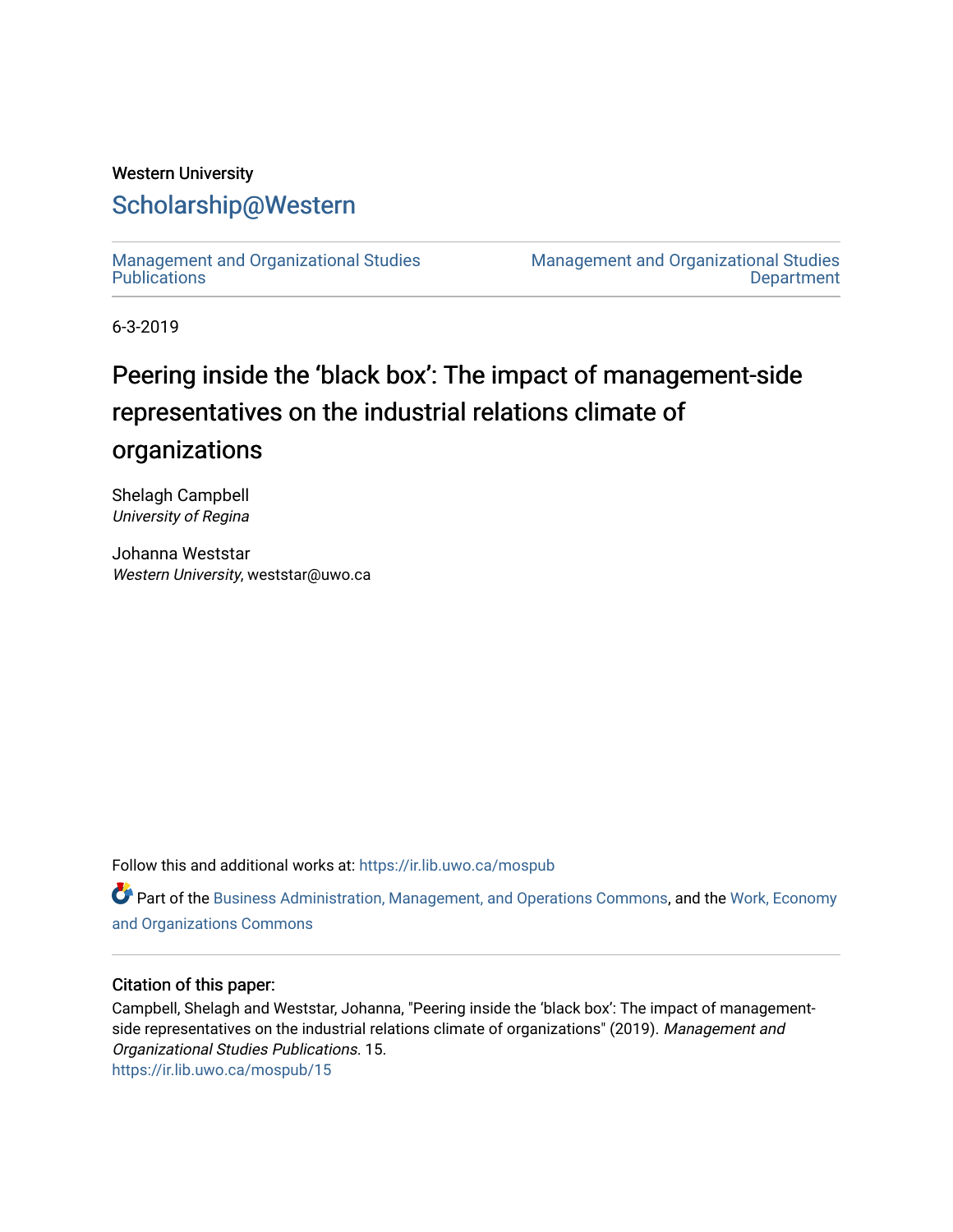## Peering inside the 'black box': The impact of management-side representatives on the industrial relations climate of organizations.

Shelagh Campbell, University of Regina, shelagh.campbell@uregina.ca

Johanna Weststar, University of Western Ontario, weststar@uwo.ca

#### Author Accepted Version. First published and should be cited as:

Campbell, S. & Weststar, J. (2019). Peering inside the 'black box': The impact of managementside representatives on the industrial relations climate of organizations. Labor Studies Journal. https://doi.org/10.1177/0160449X19852696

#### **Introduction**

The industrial relations (IR) climate of an organization is a general measure of the overall tone of the labor-management relationship (Dastmalchian, 2008). It is typically measured by a set of variables that represent the norms, attitudes, feelings, and behaviors prevalent at the workplace including "fairness and mutual regard" (Dastmalchian, 2008, p 569). Research has shown that the IR climate of an organization is related to productivity, efficiency, general employee satisfaction, union loyalty, and organizational commitment (see Angle & Perry, 1986; Dastmalchian & Ng, 1990; Deery, Erwin & Iverson, 1999; Deery & Iverson, 2005; Huszczo & Hoyer, 1994; Redman & Snape, 2006; Wagar, 1997; Wagar & Rondeau, 2002). The challenge with creating positive labor-management relations is that the web of interactions that contribute to the overall industrial relations atmosphere is complex. Interactions with the potential to impact trust and fairness in the workplace occur at all levels of the organization and involve various individuals: employees, front-line managers, union stewards, union regional representatives, union executives, middle and senior managers, management-side labor relations representatives,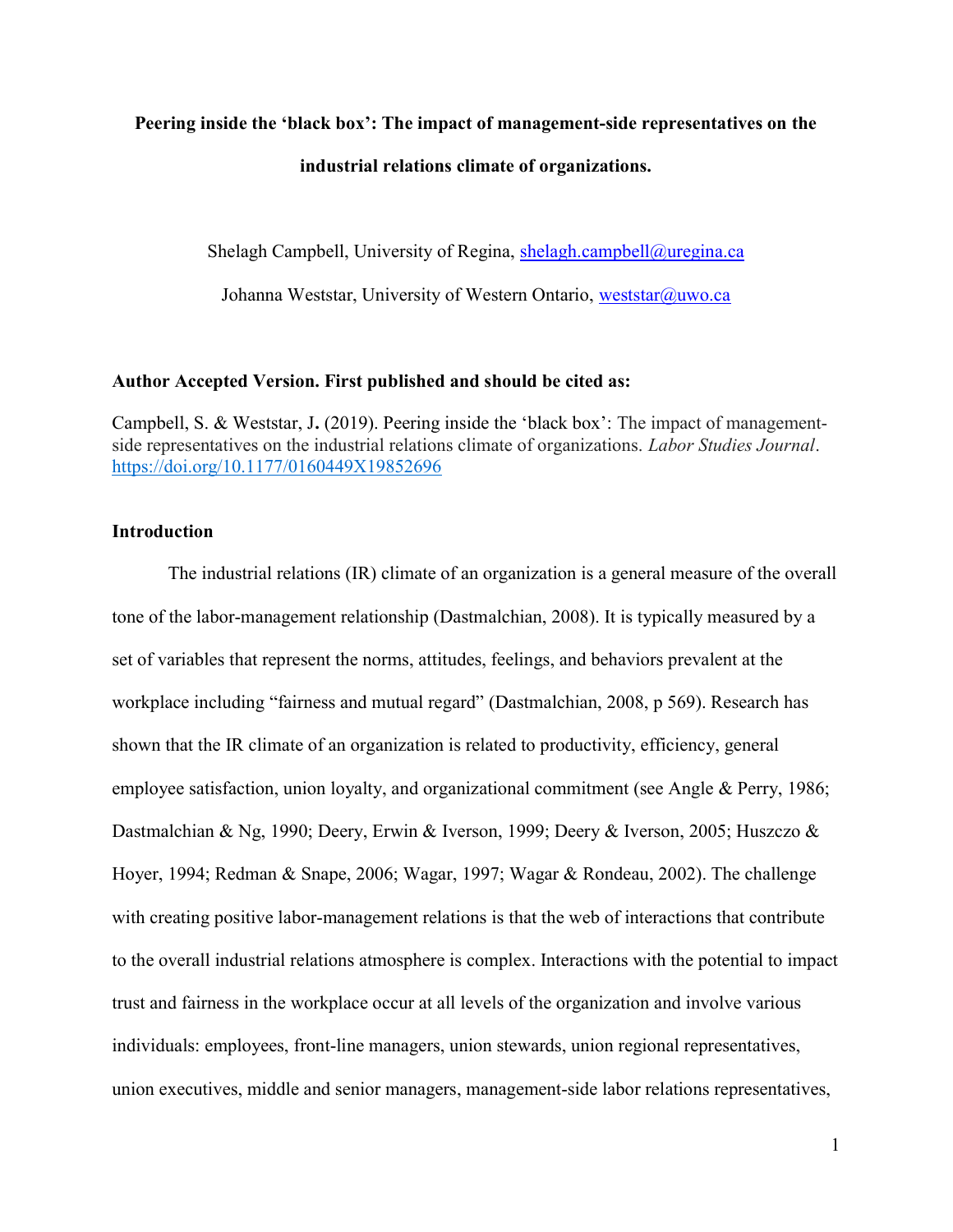etc. In this research we focus on one group – the management-side labor relations representatives (MSRs) – to determine the impact that their day-to-day actions and interactions have on the overall IR climate of their organizations.

Our study develops a model that attempts to challenge and probe the universal face of 'management' at the individual level of analysis and recognizes the multitude of interactions that management-side representatives are engaged in each day. Specifically, we further unpack the 'management-related variables' of Deery and Iverson (2005) and situate some of the organizational structure and facilitative IR context variables of Dastmalchian (2008) in a previously understudied group: the MSR. The Labor Relations Department (sometimes housed within Human Resource Departments) is a key management-side player, particularly in large unionized environments. The Department includes specialist Managers and labor relations Representatives (for ease of reference both are included in our use of the term MSR) as well as support staff. This group works specifically on issues related to the labor-management relationship such as collective bargaining, grievances, arbitrations, daily interpretation of the collective agreement, participation on joint-committees, etc. They come into regular contact with front-line and upper managers and supervisors as well as union stewards, regional representatives, and executives and often intervene in the midst of conflicts among these groups. It has been noted that the specific strategies of management and union officials and the role that each plays is a critical determinant of the IR climate (Deery & Iverson, 2005); that union and management officials are instrumental in setting the IR tone through bargaining and grievance negotiation (Gordon & Ladd, 1990), and that it is detrimental to assume that a quality unionmanagement relationship rests solely with the cooperative stance of the union (Huszczo &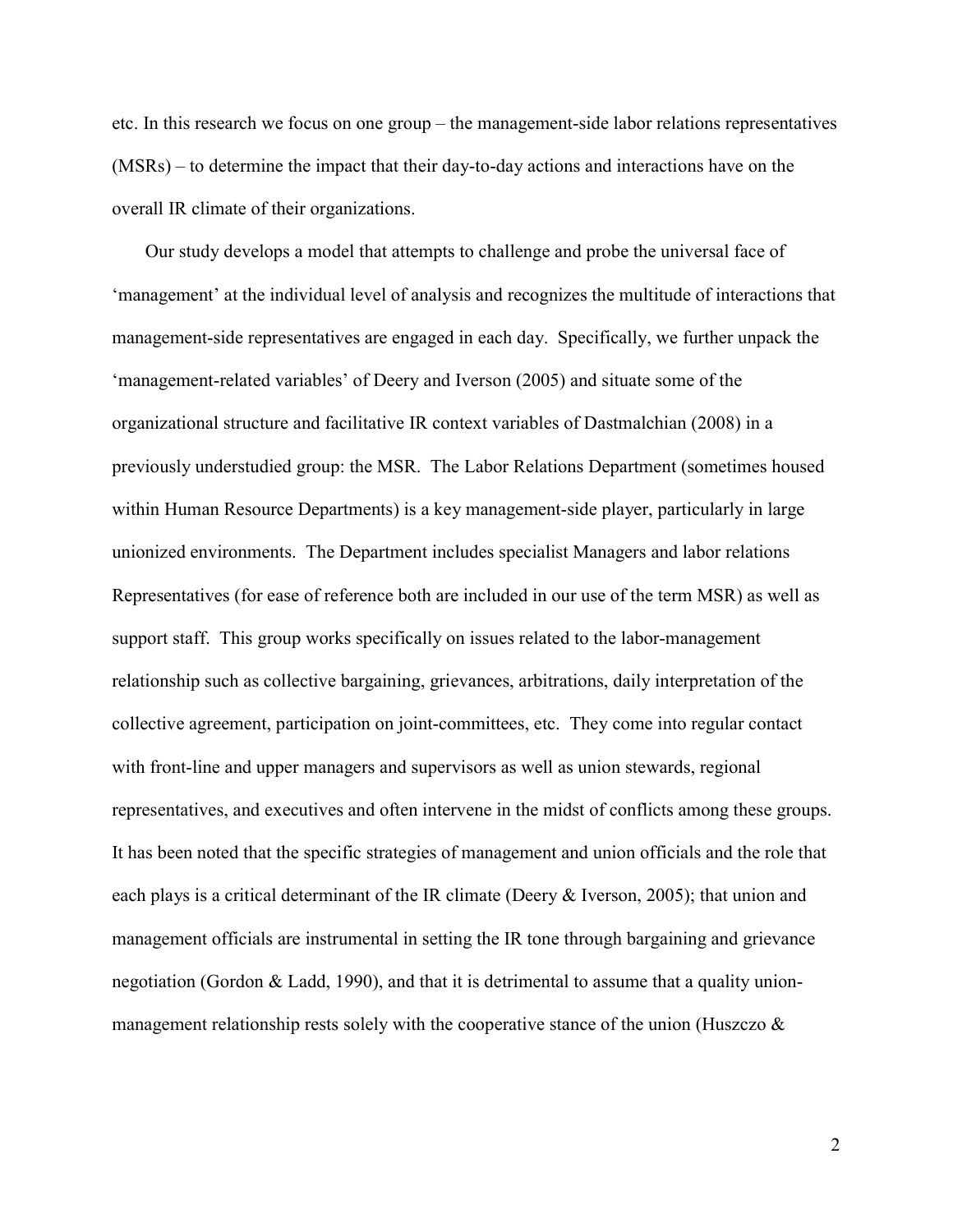Hoyer, 1994 p, 849). Despite this pivotal role, however, the activities and impact of the MSR have been often overlooked in the recent IR climate or broader IR literature.

There has been research on the impact that union stewards have on rank-and-file member attitudes and on the grievance process as union stewards act as a front-line intermediary between the rank-and-file and their union, and often between the rank-and-file and their direct managers / supervisors (see Dalton & Todor, 1981 and 1982; Darlington, 2002; Skarlicki & Latham, 1997). The MSR plays a similar and arguably significant role as the support to front-line management and counter-part to union stewards and the union executive. Yet the role of the MSR has been overlooked in the academic literature. We propose that there are actions in which MSRs engage that promote positive IR climate and those that do not. We also propose that different groups in the organization will have different assessments of the IR climate and the effectiveness of an MSR in facilitating a positive climate.

 This research is valuable to the academic community in its support of greater understanding of IR climate, as limited research of this type has been conducted. But more than this, the research should help unionized organizations by cuing them to identify behaviors and actions on the part of the MSR(s) that would benefit the labor-management relationship. Finally, the impact of personal antecedents of MSRs may inform recruitment and training strategies for firms.

#### A Model of Industrial Relations Climate

Dastmalchian (2008) provides a comprehensive review of the development of 'industrial relations climate' as a measurable construct throughout the sociological and industrial relations literature. It is from this work that we draw our basic definitions and assumptions and gather

3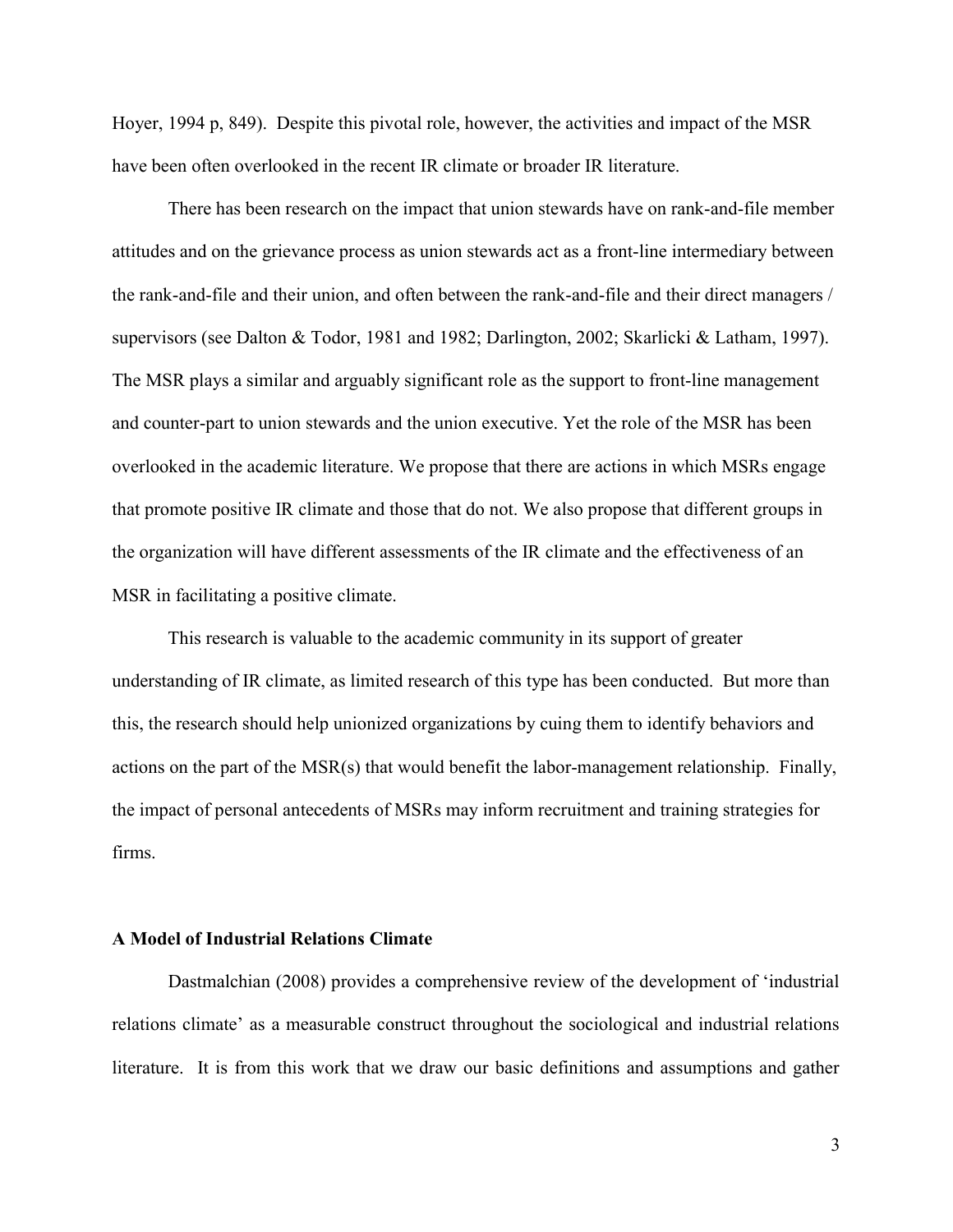variables for a model we test in this study. Dastmalchian (2008; 563) states that IR climate is different from, but related to, organizational culture – "with culture signifying deeply rooted values, and climate referring to the atmosphere and the context of relationships." IR climate then refers to the nature and quality of the labor-management relationship (Dastmalchian, 2008) and it can form a bridge between structural characteristics of an organization and industrial relations outcomes (Nicholson, 1979).

Though others have been proposed (see Angle and Perry, 1986; Huszczo and Hoyer, 1994) the IR climate measure developed and tested by Dastmalchian, Blyton and Adamson (1991) is the most prevalent. The complete form of this measure consists of 20 items that represent five aspects of IR climate: fairness, union-management consultation, mutual regard, membership support for unions and union legitimacy (Dastmalchian, 2008; 569-70). Abbreviated versions have been successfully used and validated (i.e. Deery & Iverson, 2005; Wagar, 1997; Wagar & Rondeau, 2002) and the 10-item scale is acknowledged as an effective measure (Deery, Erwin & Iverson, 1999).

#### **Outcomes**

In recent decades there has been increased interest in the concept and measures of IR climate as a predictor for organizational outcomes. Studies have found positive relationships between IR climate or labor-management co-operation and outcomes such as organizational performance (Wagar, 1997), employee satisfaction (Wagar & Rondeau, 2002), productivity and customer service quality (Deery & Iverson, 2005), organizational commitment (Deery, Iverson & Erwin, 1994), union loyalty and work attendance (Deery, Erwin & Iverson, 1999; Iverson, Buttigieg & Maguire, 2003), and the success of joint union-management committees (Cooke, 1992). Some recent studies have examined labor climate and union commitment with a focus on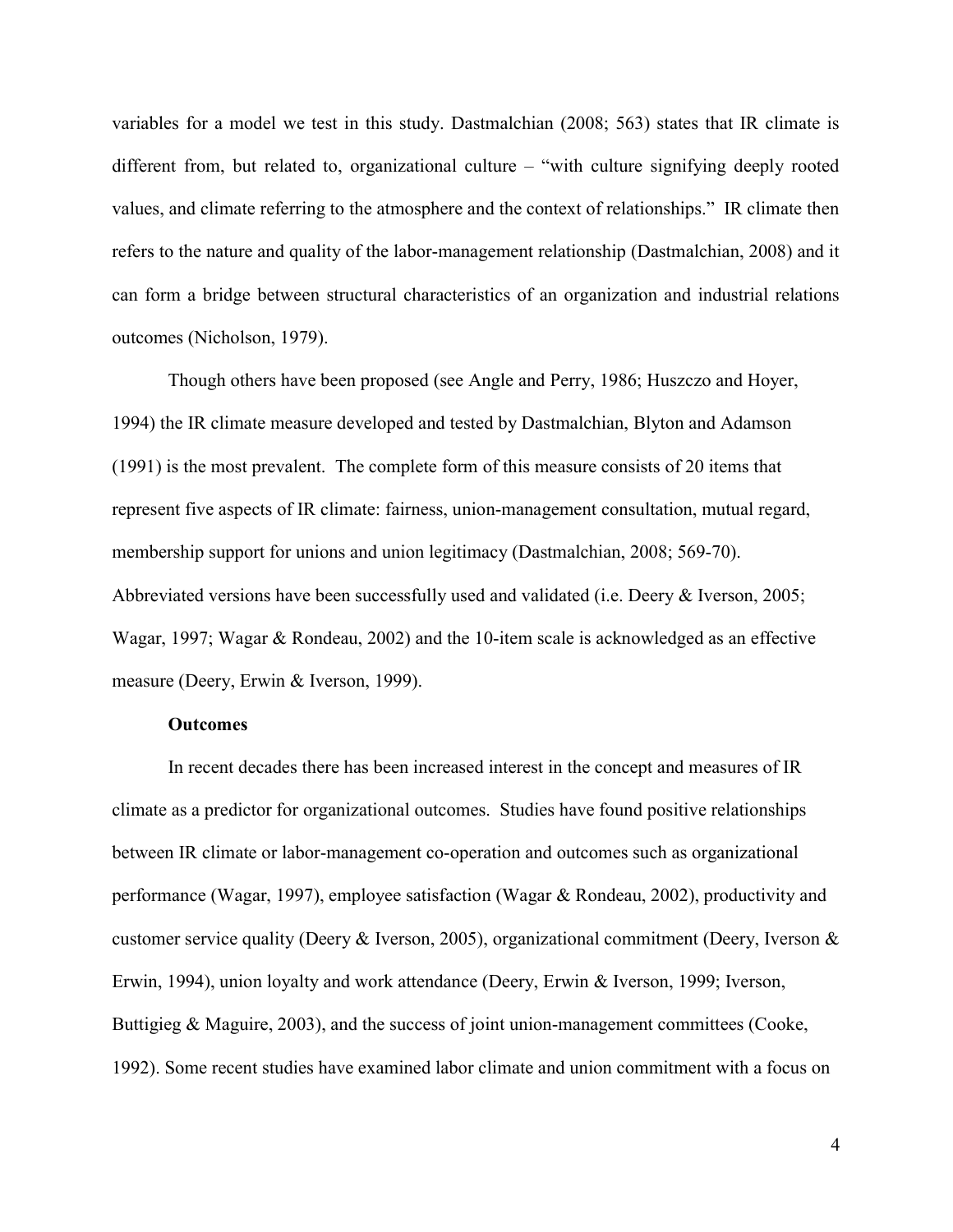the individual and her relationship with her union (Snape & Redman, 2012). As well, Bacon, Blyton and Dastmalchian (2005) found associations between positive IR climate and collaborative practices between union and management when introducing organizational changes. More recently, Cheung & Wu (2014) examined labor climate in the context of leadermember exchange and participatory management. This latter study is but one example of the expansion of IR climate research across the globe. These studies help to establish the importance of the role that individuals, and the interactions between those individuals, have within the labormanagement relationship. As Dastmalchian (2008; 563) concludes, "IR actors make choices about their approach and strategy...strategies based on creating IR climates rooted in trust, fairness and genuine desire to provide support and legitimacy for unions (and management) pay off and need to be an integral part of the process of IR development."

#### **Antecedents**

Given that positive IR climate has beneficial outcomes for management, unions, and employees, who then is responsible for creating these climates of trust and fairness? What role is played by management, the union, and employees themselves? The IR climate emerges out of a complex web of relationships that are shaped by the organizational and union structures and ideologies, organizational and labor-management processes, as well as the unique characteristics of the individuals involved. Dastmalchian et al. (1991) first attempted to model this complexity through the operationalization of organizational level concepts such as the organizational context (i.e. centralization and stability), organizational structure (i.e., bureaucracy and flexibility), the human resources context (i.e., HR changes and internal labor markets), and the IR context (i.e., facilitative relations, union characteristics and history, member commitment). Their analysis supported the importance of IR climate in examining organizational outcomes in unionized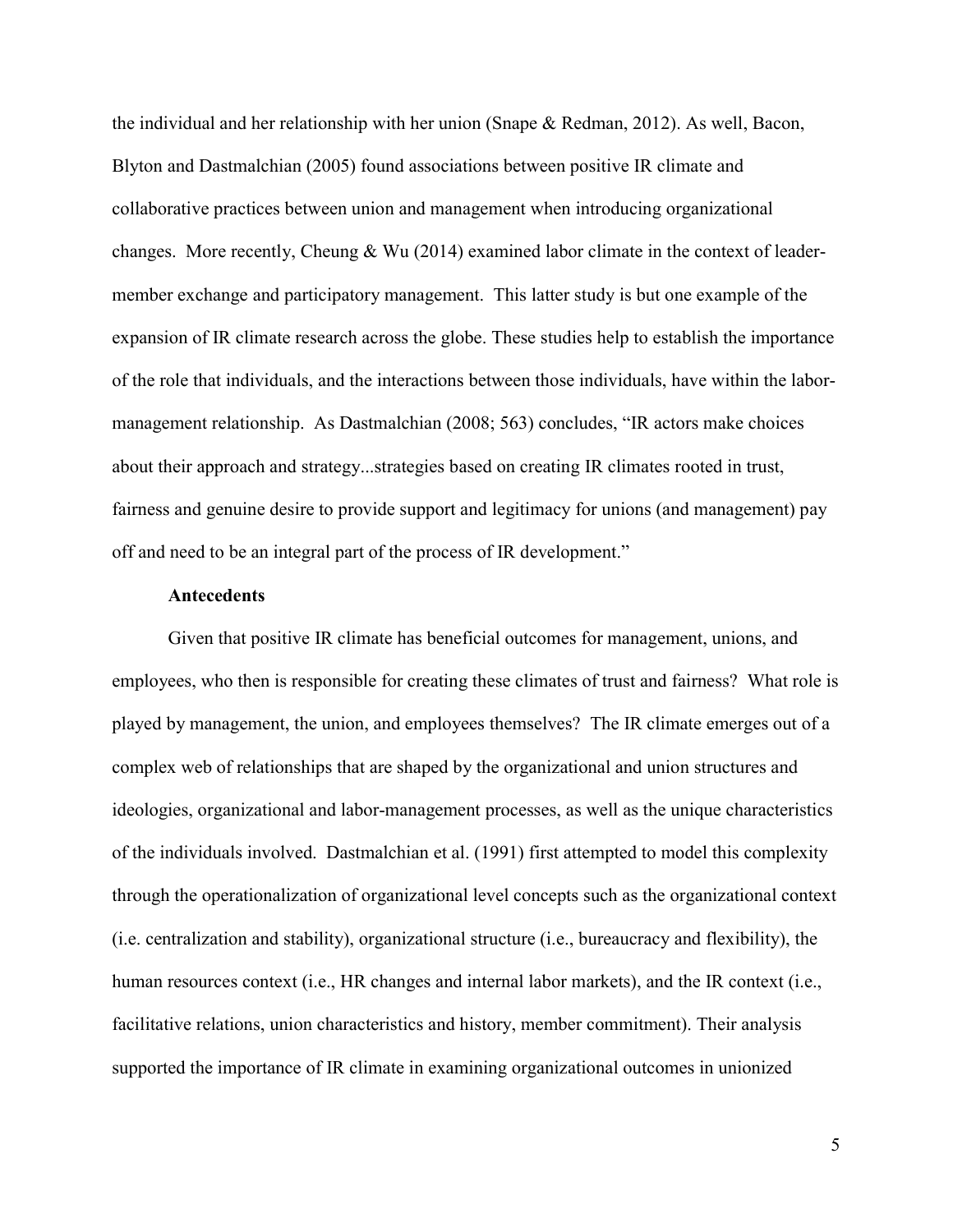environments. They concluded that the impact of organizational and structural variables on organizational outcomes can be better understood when viewed through their impact on perceptions of climate. Therefore, it is the context within which the interaction between labor and management takes place that is critical to achieving desired results.

The broader literature reflects three levels of analysis: organizational, work unit and individual employees (Dastmalchian, 2008). Alternatively, Kochan, Katz and McKersie (1986) address strategic, functional, and workplace levels of analysis. A criticism of research in this area is that analysis often spans these different levels in an unsatisfactory manner, challenging conclusions that attribute outcomes at one level to actions at another. Within the IR climate literature it is therefore important to more explicitly examine the context in terms of level of analysis and conduct studies which clearly identify what is happening at specific levels of interaction between labor and management. The study described here focuses on the individual level of analysis and examines the impact of characteristics and behaviors of key labor relations actors at the individual level. These organizational actors have the potential to influence a range of factors that impact IR climate.

At this level, Deery et al. (1999) provided more specificity from the perspective of individual employees. Probing for the antecedents of employee perceptions of IR climate, they modeled personal employee characteristics, work-setting or labor process variables (i.e., autonomy, job satisfaction, distributive justice), and environmental variables (namely union instrumentality). IR climate then acted as a moderator between these antecedents and measures of organizational commitment, union loyalty and absenteeism. The main conclusion was the importance of *union instrumentality*. Employees were more likely to report a positive IR climate if they felt that their union was an effective agent in representing and advancing their interests.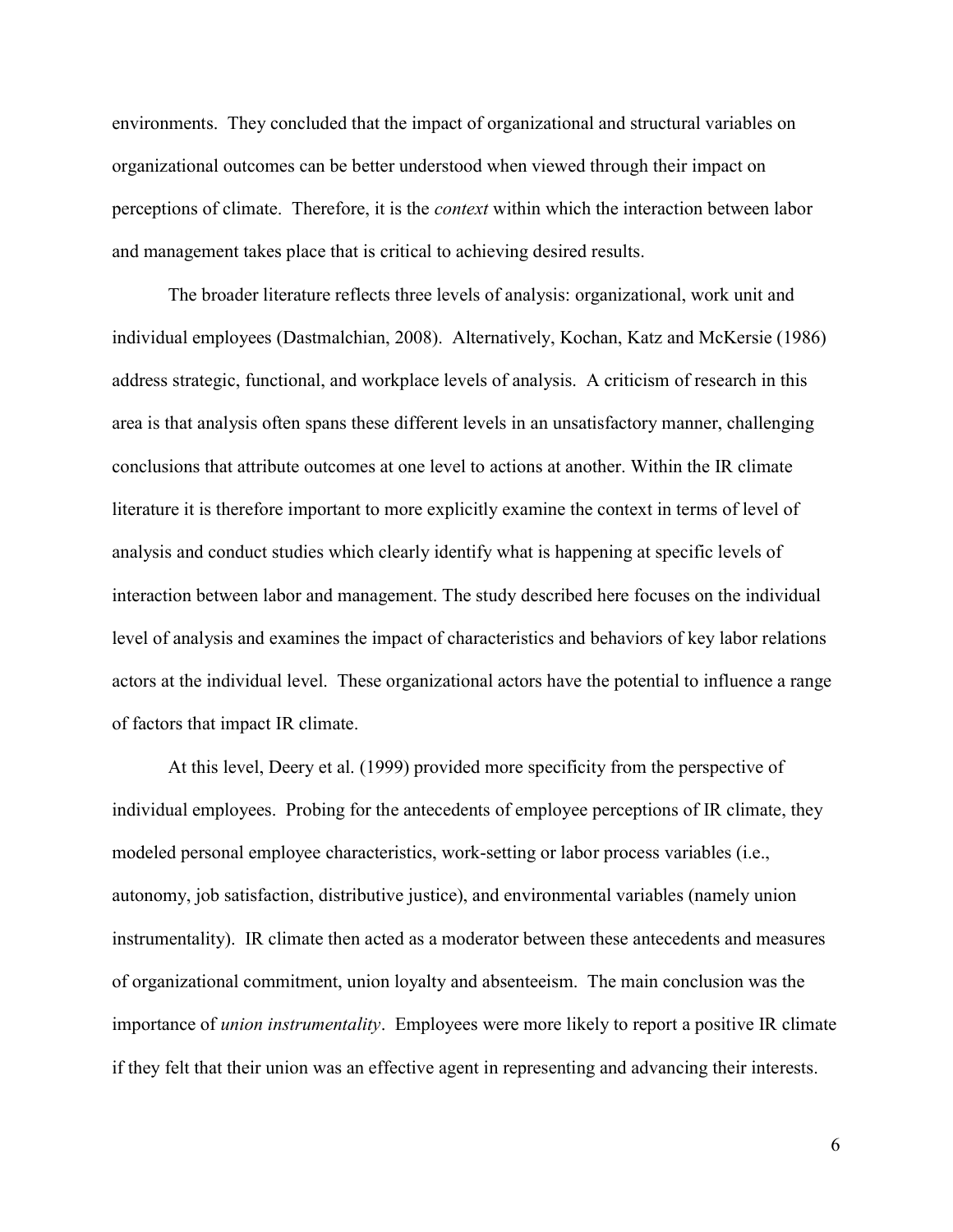Thus unions (through their officials) play a key role in the development of perceptions of labor climate.

However, union officials are just one side of this equation. In order to actively pursue their members' interests, unions must interact with management. As Gordon and Ladd (1990) show, key individuals in establishing the IR climate are *both* the union and the management officials who together set the tone for important interactions such as bargaining and grievance resolution. Indeed, it has been common to measure firm outcomes in the form of grievances filed, but Wagar (1997) notes that little attention is paid to management strategies and activities beyond corporate polices of information sharing and team-based HRM à la High-Performance Work Systems (HPWS) (see Huselid, 1995; Pfeffer & Veiga, 1999; Wood, 1999).

Deery and Iverson (2005) attempt to close this research gap with a new model of the antecedents and consequences of IR climate. They specifically model the activities and ideologies found in interactions of union and management. In their model, management-related variables include: sharing information with the union, facilitating union business, open communication with employees and procedural justice. Union-related variables include: integrative bargaining approach, responsiveness to members, and two measures of union instrumentality. Also included in their model are two employee-related variables that measure the willingness of individual employees to support cooperative labor-management relations. The authors conclude that both management and the union play a role in fostering positive IR climate – specifically that management accepted the legitimacy of the union as a stakeholder in the organization, that the union adopted a problem-solving approach in bargaining, and that there were fair procedures for resolving workplace grievances.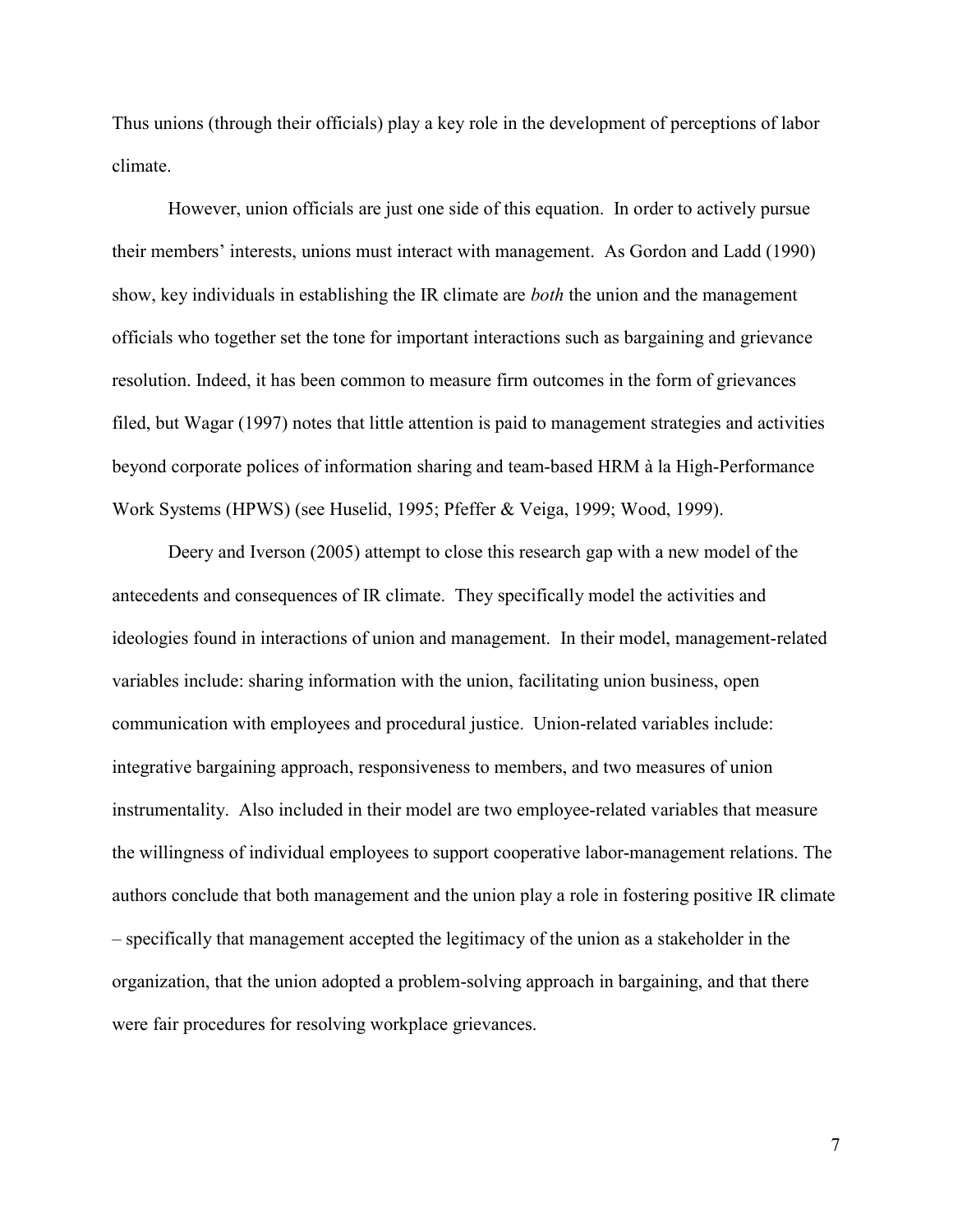The preceding review of the IR climate literature is synthesized in Figure 1. The figure brings together various components of IR climate with corresponding outcomes at the unit and firm level, to illustrate the relationships defined in the literature to date. We highlight the center boxes to position our study within the IR climate gestalt, contributing an individual level of analysis focused on the MSR.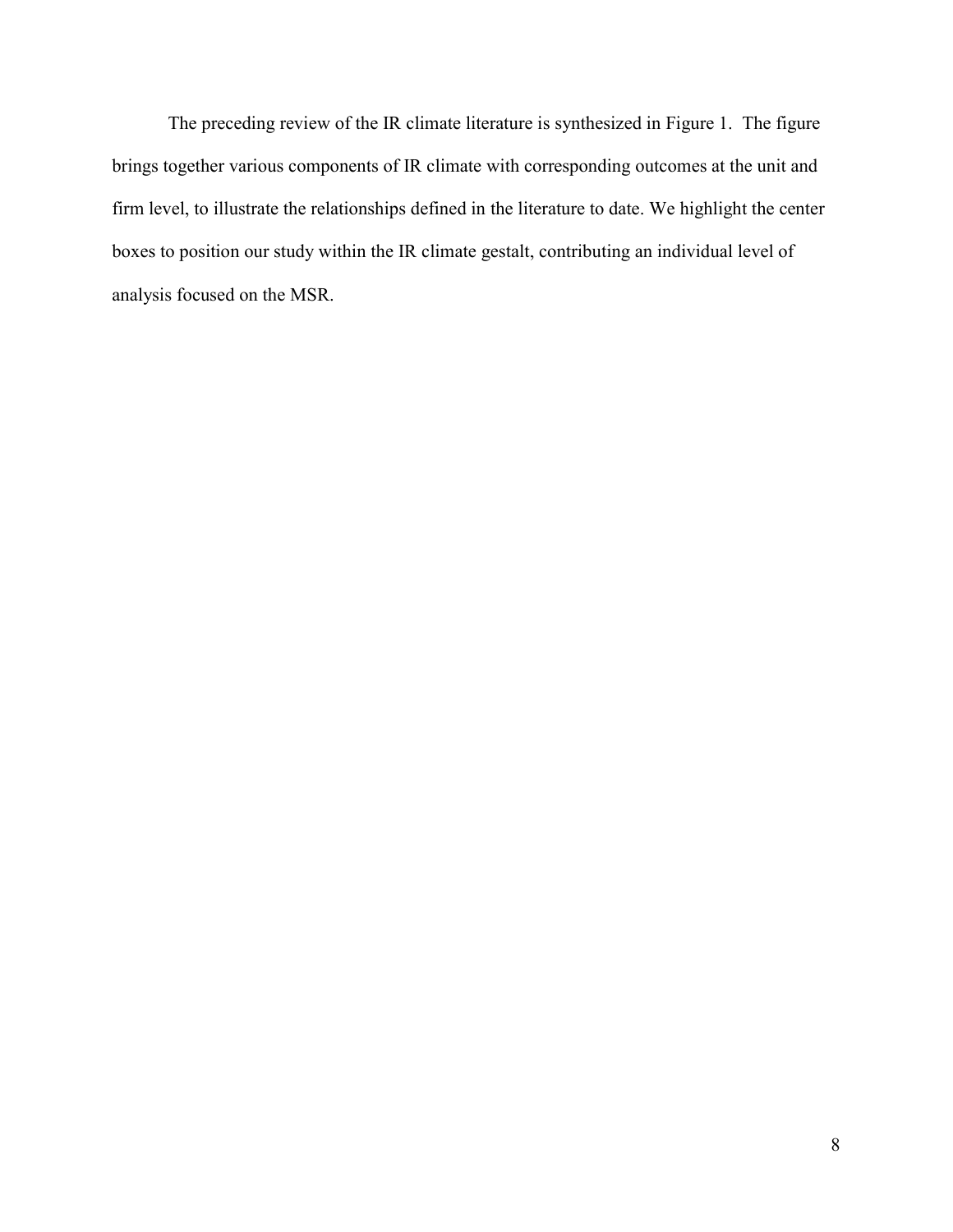Figure 1: Summary of IR Climate

Antecedents- structural and attitudinal Centralization, Stability Bureaucracy, Flexibility HR changes, Labor market Union characteristics Employee support for cooperative IR Work setting Environmental variables Union instrumentality

Range of potential job behaviors of labor relations specialists



Management strategies and

Sharing information

activities

Measures of: Fairness, union consultation, mutual regard, member support, union legitimacy

Firm and unit outcomes Customer service quality Productivity Efficiency Employee satisfaction Organization commitment Union loyalty Number of grievances filed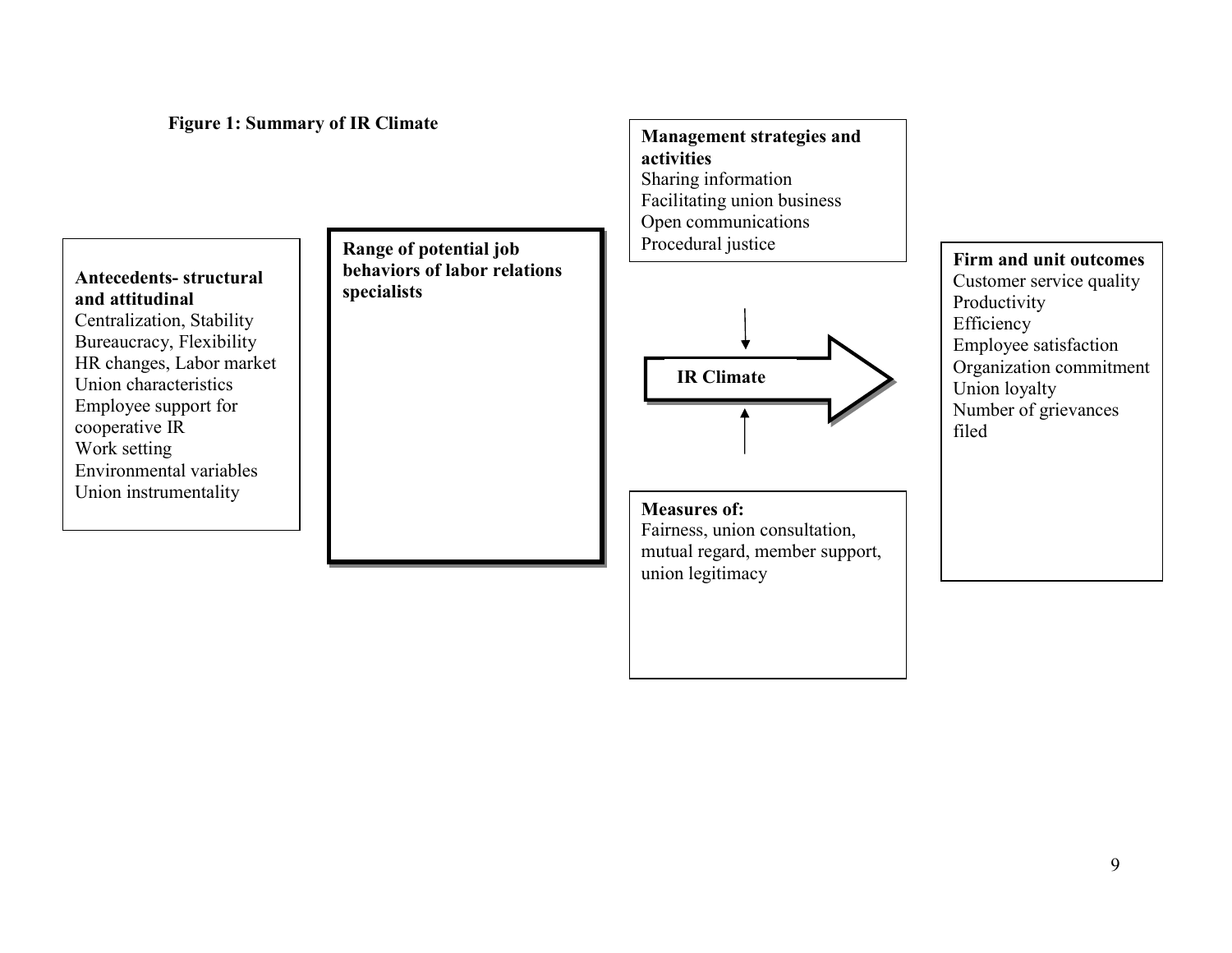The summary above reflects the finding that, broadly speaking, management strategies impact IR climate; how and to what extent these strategies are implemented has not been fully explored. Figure 1 draws attention to the unknown impact on IR climate of individual job behaviors enacted by labor relations specialists. The current study is an additional attempt to understand the "black box" of factors that contribute to positive IR climate by exploring the perspectives of front-line management-side IR specialists. Based on a set of qualitative interviews with MSRs, a case study of a unionized public company, and a national survey of both MSRs and union representatives across Canada, we propose a model that explores how the actions and strategic choices of IR actors relate to individual characteristics and organization structure to promote positive IR climate.

#### Building a Model – Contributory Data and Methods

Our goal was to refine the summary in Figure 1, which was theoretically based on the extant literature, in order to examine more closely the impact of MSRs on IR climate. We accomplished this through the analysis of three different forms of data gathered at three time periods. The first two studies established measures of individual MSR behaviors and the third study tested these in a national survey.

#### Developing the model

First, we used data from an interview-based pilot study of MSRs (Weststar, Melenchuk & Nowak, 2008) on the content of MSR jobs. The study included 20 MSRs from across Canada. Participants were solicited through professional networks, the alumni mailing list of the Queen's University Master of Industrial Relations program and snowball sampling. Interviews were semi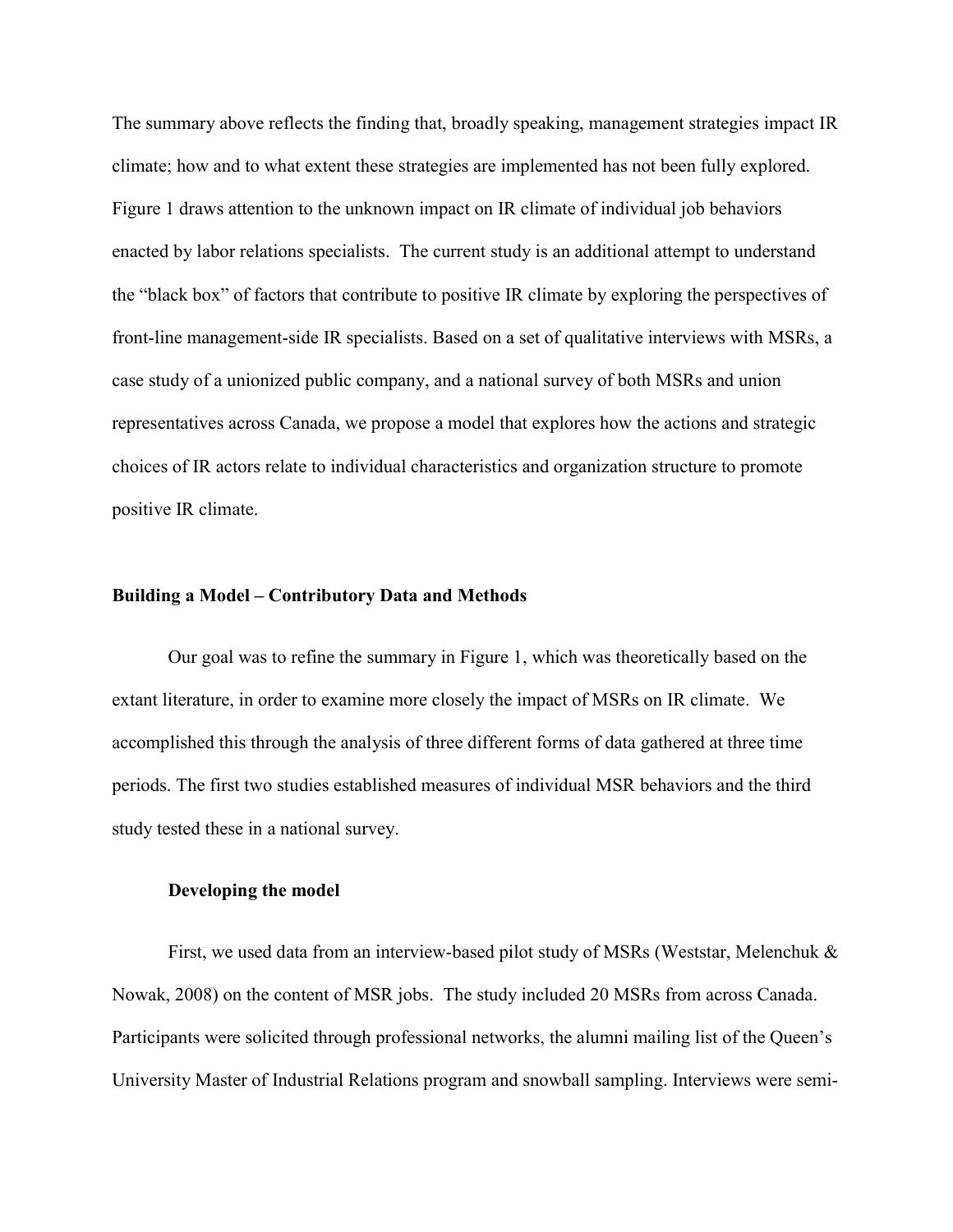structured and lasted 40-60 minutes. They were audio-recorded and transcribed. In the interviews, the MSRs were asked questions about the content of and relationship between their job duties and performance appraisals. Participants were also asked about their relationship with their union counterpart(s), their views on the general labor relations relationship at their organization, the short version of the IR climate scale (Deery, Erwin & Iverson, 1999) as well as demographic indicators. The sample was 66% female with an age range of 36-56. The length of time in an MSR role ranged from 3-18 years and time at the current organization ranged from five months to 18 years. The sample was evenly balanced between the public and private sector and included provincial and federal public service, transport, mining and education with organizational sizes from 600-15,000 workers. All had established union contracts of 30 years or more. Interview transcripts were analyzed by three researchers who independently identified, and then collectively discussed and reconciled, the thematic codes that emerged from the data. Each interview was also summarized into a job profile for each participant which identified central job duties of the MSR role.

The second source of data that helped to define our model was collected in 2012-13 through collaboration with a large public sector organization – Company  $X$  - who participated in interviews and helped to develop some of our measures. This organization was intended as a research site for a full empirical test of our model with a matched-pair sample of MSRs and union counterparts. This design would have tested individual level metrics on a robust measure of IR climate in specific organizational units and at the firm level. The employer withdrew at the final hour and that version of the study was suspended. However, our interactions to that point provided valuable information to our model development process and confirmed a number of hypothesized relationships in the model.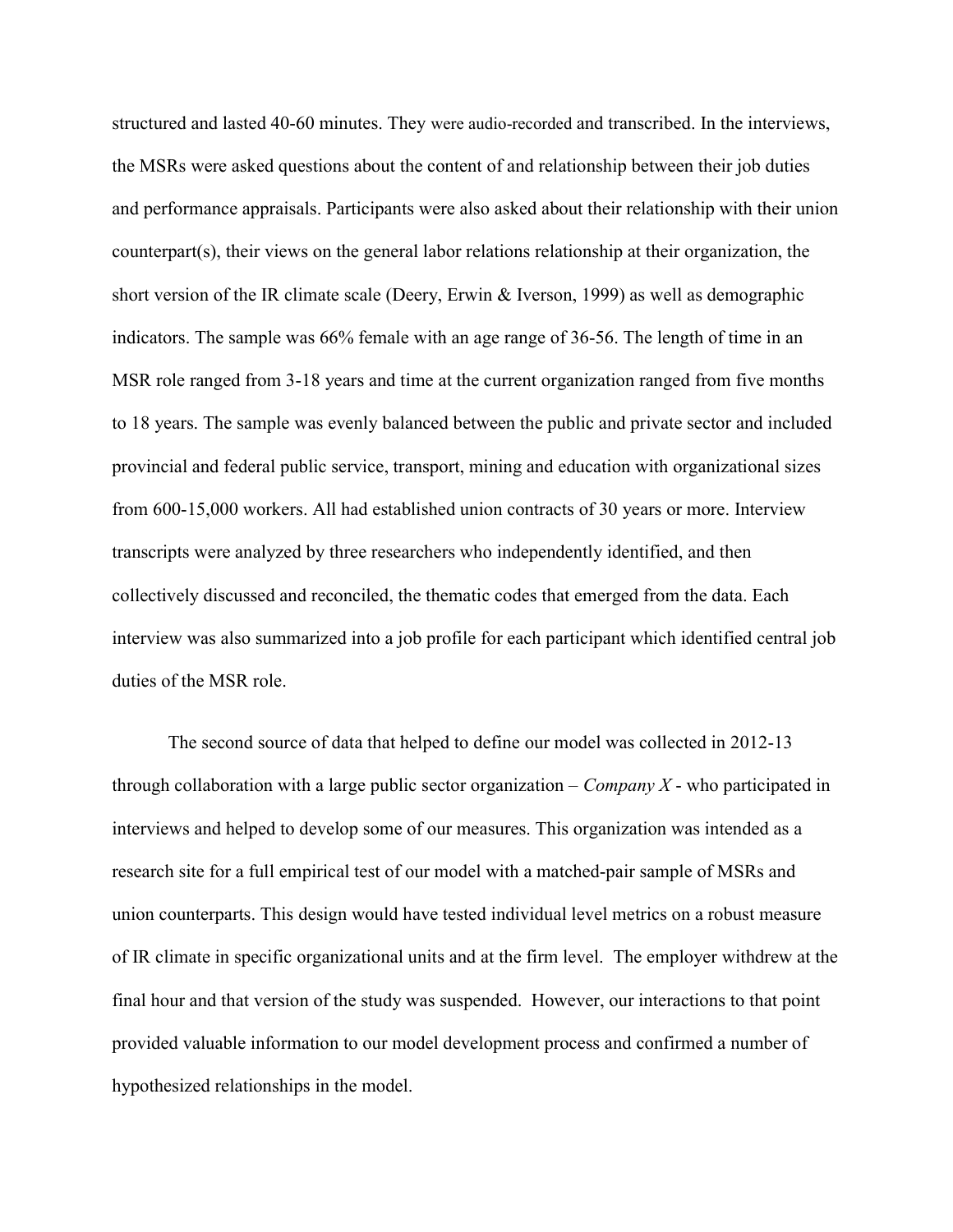The following section summarizes the key insights gained from the first two sources of data vis à vis our model development. We will then proceed to describe the third study that ultimately tested the our model.

#### Interviews with MSRs – The Importance of Trust and Proactivity:

Over 80% of the interview respondents in the first study mentioned at some point in their interview that they had positive relationships with their counterparts and/or generally positive IR climate at their organization. However, these summary judgements were often made 'on the whole' and closer analysis revealed that the MSRs placed many constraints, conditions and clarifiers on their assessment. This uncertainty is also reflected in the IR climate scale administered to each interviewee; the mean score was 3.0 on a 5-point scale. What was clear across the interviews is that IR climate is dynamic and shifting; positive relations take a long time to develop, yet are quickly disrupted. Thematic analysis of the interview data revealed variables relating to specific job characteristics and behaviors that were perceived to be connected to IR climate through the development of trust and respect. These are discussed below and were used to populate our model.

#### Tenure

An important theme in the interview data was that positive working relationships between MSRs and their union counterparts was directly attributed to the personal relationships that they had built with those counterparts. These relationships are usually formed over many years, and the majority of MSRs mentioned that trust and respect develop and grow over the course of a relationship:

There was a bump in the road when he first got in. Which is a normal thing because you don't know exactly what to expect and you have to develop that relationship. You don't know how this person will deal with issues. And how you're both going to work together. It does take some time. (Interviewee I02)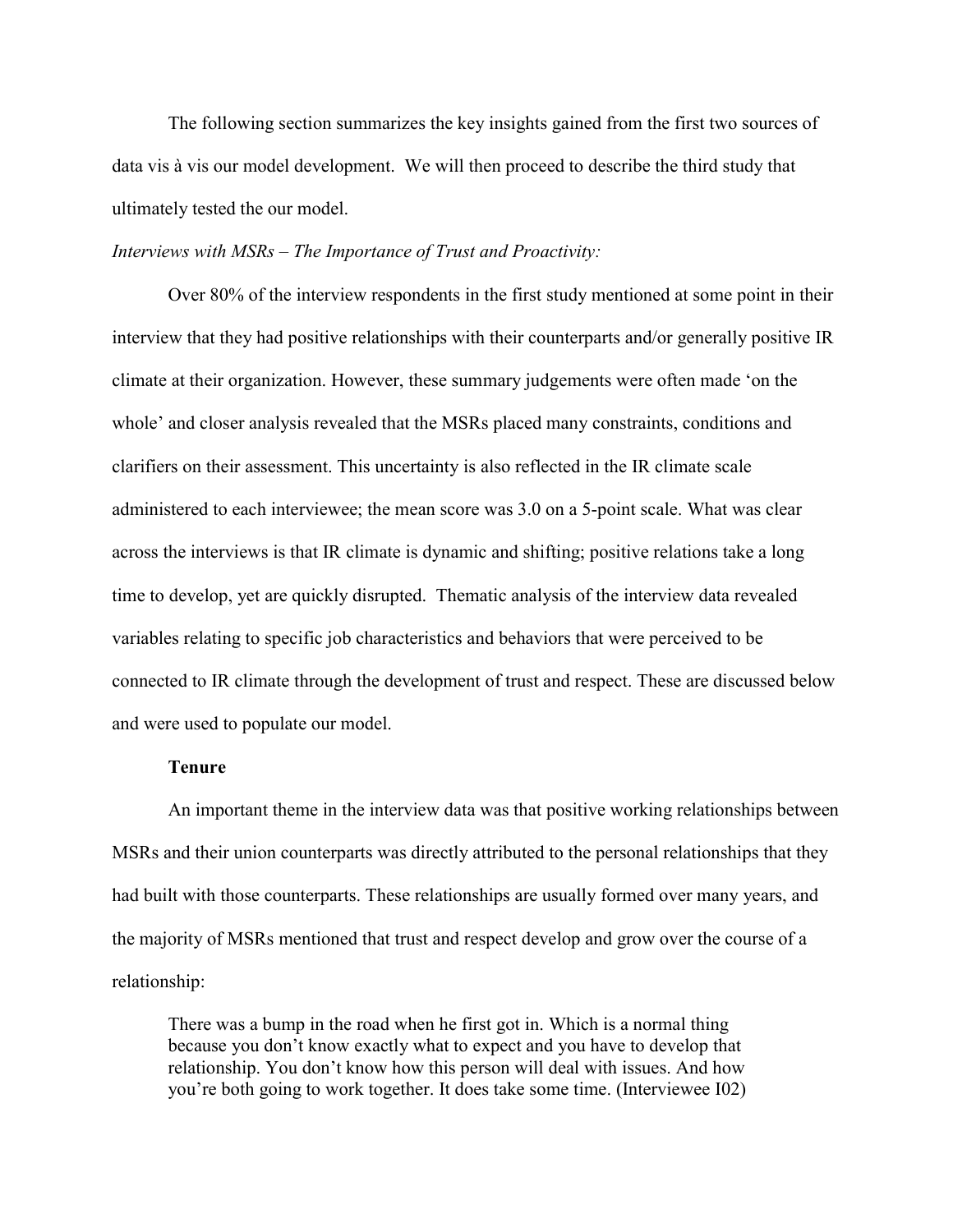One-quarter of the respondents explicitly said that early in the process of developing a relationship with their counterpart, it was necessary to "feel out" the other:

I think something that affects labor relations climate is turnover. If it's high I think it's tougher…but slowly over time, as you start to understand each other's personalities and feel each other out, you build trust. (Interviewee I01)

The MSRs stated that this familiarization process is necessary as it acts as a foundation for all future interactions with counterparts and sets the stage for further dealings. One MSR in particular spoke to the effort required to create and maintain positive relationships and the time needed for the impact of those positive interactions to percolate throughout an organization and undo poor relations from the past:

Understanding the history of the development of the culture of an organization is essential to assessing labor relations climate. Change takes time and although proactive measures may be in place to improve the climate, employee expectations and attitudes change very slowly. For example, 30 years of mistrust and hostile union-management relationships will not change within a couple years just because you have new participants and current progressive practices in place. (Interviewee I05)

We observed a high degree of volatility, or high positional turnover, within the organizations represented by our interviewees. There was turnover among union Presidents and representatives and among MSR clients. Note that the term 'client' was used by a number of MSRs in reference to the internal managers whom they advise and serve in labor relations matters. One MSR discussed this issue a lot and attributed managerial-side turnover to the current state of the labor market and the retirement of baby boomers while they felt that economic volatility, organizational restructuring and specific union policies relating to tenure were contributing factors on the union side. Generally speaking, these changes in personnel were felt to hamper the relationship-building of the MSRs and their union counterparts and reduce the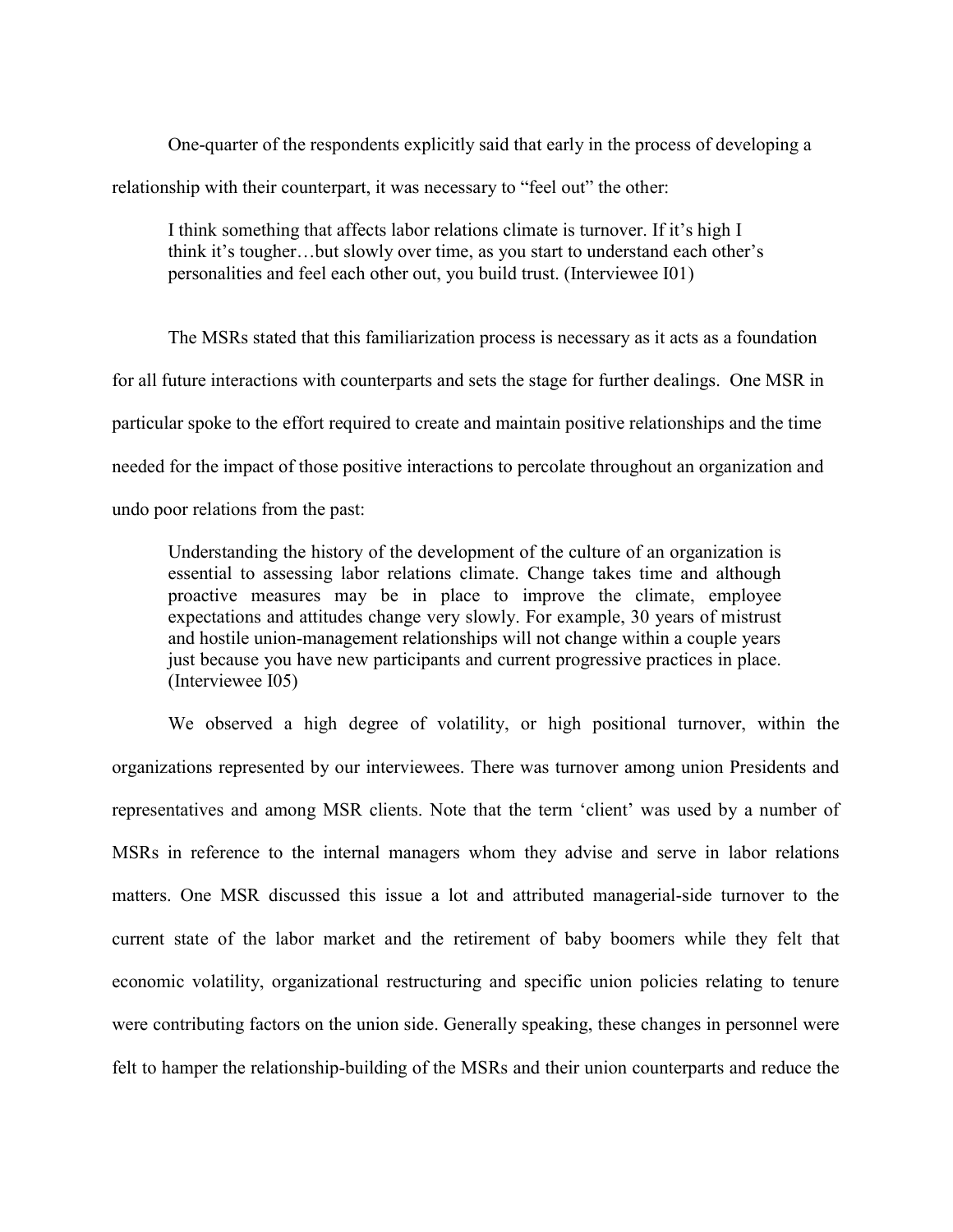potential for positive labor climate. Turnover on the union side was cited as a common frustration for a number of the MSRs because every time the union representation changed, the relationship went back to "square one."

I think every time you get a new [Union] President you have to start all over again…There is a new period of when I'm going to have to break them in or vice versa. (Interviewee I06)

That said, we observed cases where a new face and approach greatly improved relations and others where the legacy of an adversarial relationship remained despite new actors:

…the personalities and the roles change so often. And that's the company side and also the union side. You may have had a very adversarial style person in the role for a while that could have negatively affected relations for a long time and then just have players switch. There's still a lot of damage done from the previous person. There's a lot of variables that go into it. (Interviewee I01)

Every MSRs to whom we spoke said that the level of achieved familiarity and trust had implications for all formal and informal interactions with their counterparts, including the ability to speak off the record and admit fault. Thus, tenure was included as a variable.

#### Cooperation

In addition, the prevailing view among the MSRs was that adversarial approaches hindered the union-management relationship. While it was universally acknowledged that MSRs and union representatives will continue to disagree over many employee/management issues, in their accounts MSRs were inclined to focus on and prefer a more cooperative, collaborative relationship. It was felt that this collaborative relationship is necessary for both parties in order for each side to provide a high level of service to their organizations:

We have some folks on the union side that aren't extreme in their thinking. So they understand that the business has to run for them to make money. We're going to be held to account in terms of how we treat people, what we introduce. But it's not going to be at the expense of the business. (Interviewee P01)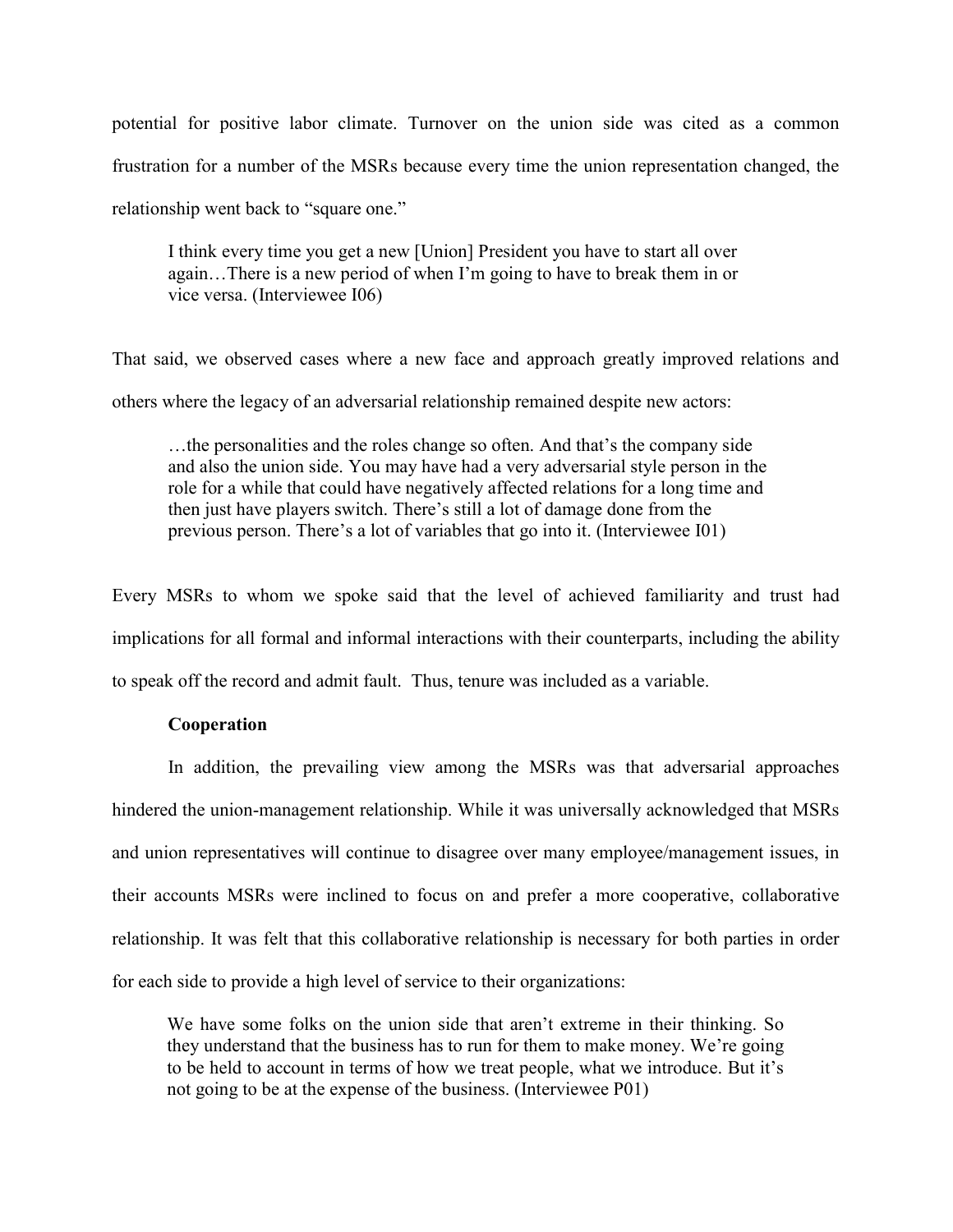This perception of the importance of cooperative attitudes was reinforced for MSRs when they faced high turnover in union positions. As one MSR articulated, new and perhaps more strident unionists needed to learn to work together with management within the system of labor relations and this came from exposure to front-line work with a management counterpart:

…you got union officials who don't get communicated to enough from upper management, or [who are] mistrusting management. They sit in the board room and tackle each other. (Interviewee I01)

As a result, Deery & Iverson's (2005) measure of attitudes about the need for cooperation among IR actors was included in the model.

#### Specific job behaviors, Informality and Proactivity

The narratives of the MSRs we interviewed fit with research that calls for attention to the way IR or HR processes are carried out as unit-specific variables as opposed to operationalizations that just measure the existence of particular bundles of HR practices at the organizational level (see Boxall & Macky, 2009). This is because of the considerable variation in impact on occupational groups, structures and activities across an organization. How certain practices are employed is a key to understanding their impact. Reed (1989) also draws our attention to the importance of how and by whom interactions are carried out in a study of union organizers. He finds that the personal characteristics of union organizers influence the outcome of organizing campaigns, even when the tactics used by organizers and employers (factors known to affect vote outcomes) are controlled. This supports the notion that there is value in studying the characteristics of MSRs as well as the tactics they use in managing the unionmanagement relationship. The interviews also resulted in job profiles which were created for each MSR interviewee. The profiles consisted of a list of specific job behaviors that we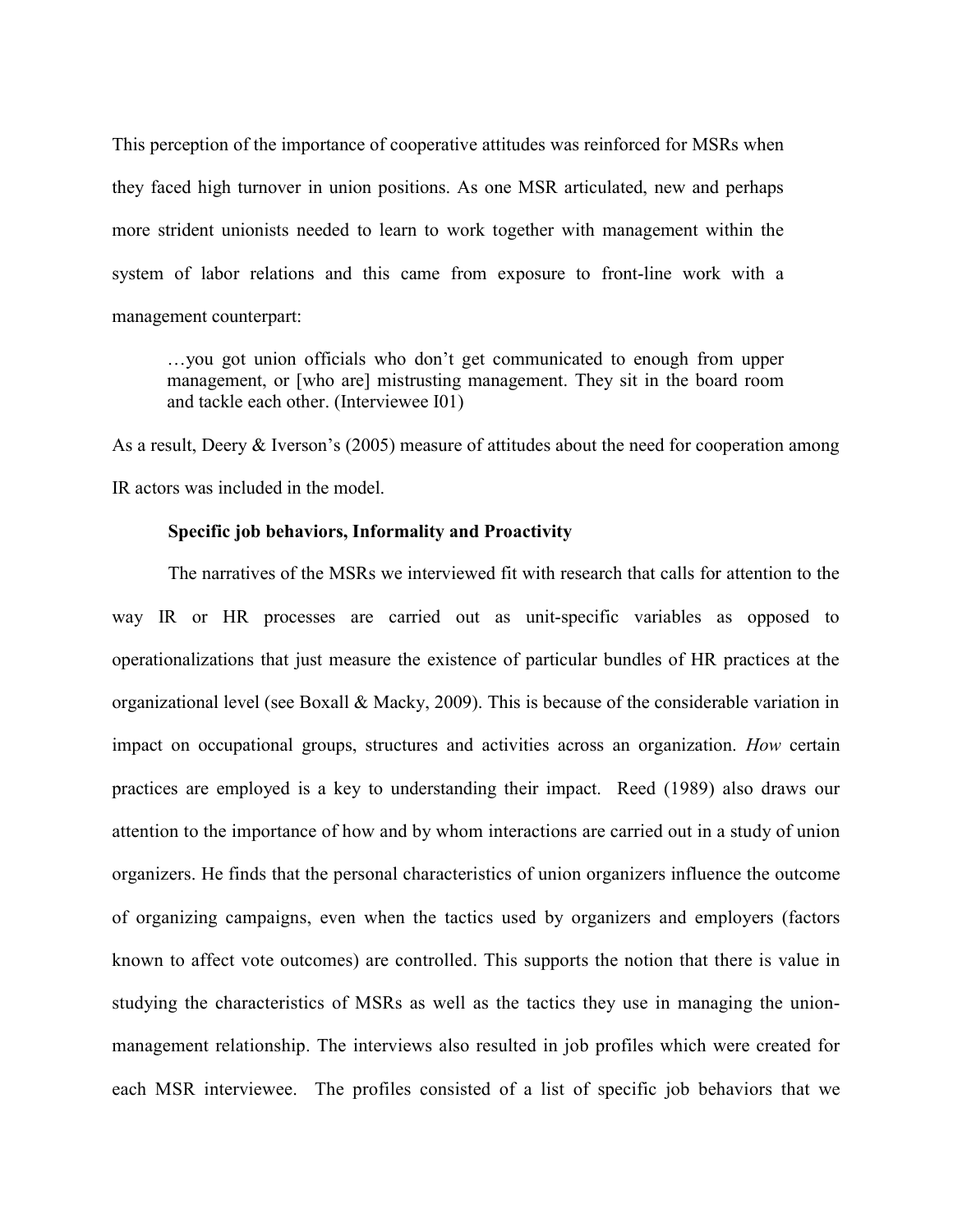developed into variables for the model. Behaviors included: consultation with the union, participation in union-management committees, interpretation of the collective agreement, grievance handling, arbitration, corporate initiatives, and training and coaching of front-line managers and supervisors. The interview analysis also surfaced the key themes of informality and proactivity with respect to how job behaviors are carried out. For instance, interviewees mentioned the value of face to face contact, the feeling of comfort to just 'drop in' to speak to their counterpart (either in person or over the phone), the ability to speak candidly off the record and also the ability to take action to avoid problems rather than repeatedly react to the same issues:

…the difference between having a relationship where you can chat with someone in person, you can be so much more real in person than you can be over the phone and especially by email. (Interviewee I05)

I think you can really tell where our relationship is when you can have your public debates, then you can go retreat yourself and the union person back and close the door and then have an honest discussion about what's going on. (Interviewee P01)

I think anything proactive would definitely be a duty that I think companies could get to the point where they're not doing the day-to-day fire fighting…it seems like you're running around in circles fighting the same issues over and over…A lot of times changes can't be made because you're not the change maker… (Interviewee I01)

Therefore, we included measures which would allow for assessment of the frequency and perceived importance of certain MSR behaviors and also whether the interactions related to job behaviors were conducted by email, phone or face-to-face. We also included a stand-alone measure of the degree of informality in the relationship with union counterparts and a measure of the degree of proactivity in MSR behaviors.

Case of Company X: Support for the Embeddedness of the MSR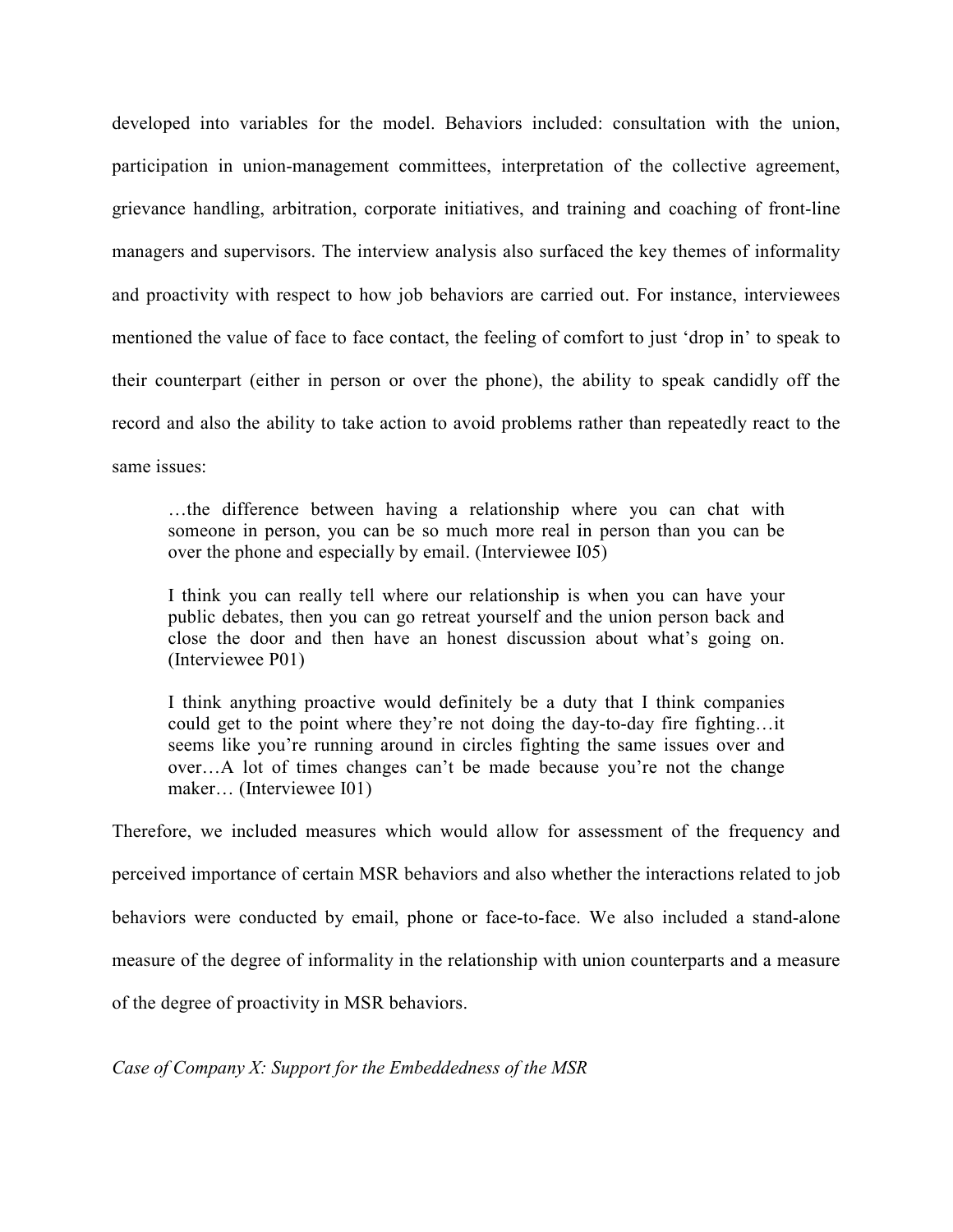As mentioned above, a large public sector organization initially signed on as a research partner and supported the development of this study by participating in interviews and assisting with the development and operationalization of the variables in our model. The Labor Relations Department of the firm also provided insight and suggestions as well as data on their internal operations that helped to shape the measures used in the model. In particular, they shared an internal client satisfaction survey that detailed MSR job behaviors. This corroborated and helped to refine the list of job behaviors that we had built from the MSR interviews discussed above.

Through these research interactions,  $\mathit{Compary}$  X became a test case in our model development process. This case illustrated the need for a model that could capture and triangulate complex relationships. As described below, it was clear from this phase of the study development that the actions of the Labor Relations Department intersect those of operational management, unions and employees at many places and create many interaction points for the feelings related to IR climate to arise.

*Company X* is a large public sector organization that operates across Canada. There are 5 bargaining agents who have national collective agreements with *Company X*. The Labor Relations Department employs over 100 people and is subdivided into 6 regional offices and one national office. Each regional office is headed by a regional specialist Manager and staffed by 7- 8 labor relations representatives. The work of these representatives is designated by collective agreement rather than sub-regions or specific tasks; therefore, the MSRs deal exclusively with one union across all job functions and all terms of the collective agreement. These individuals are labor relations generalists in this sense. The national office is home to the Head of the Labor Relations Department as well as a Director for each collective agreement, a Director who oversees the regional Managers and one floating Director who is often devoted to strategic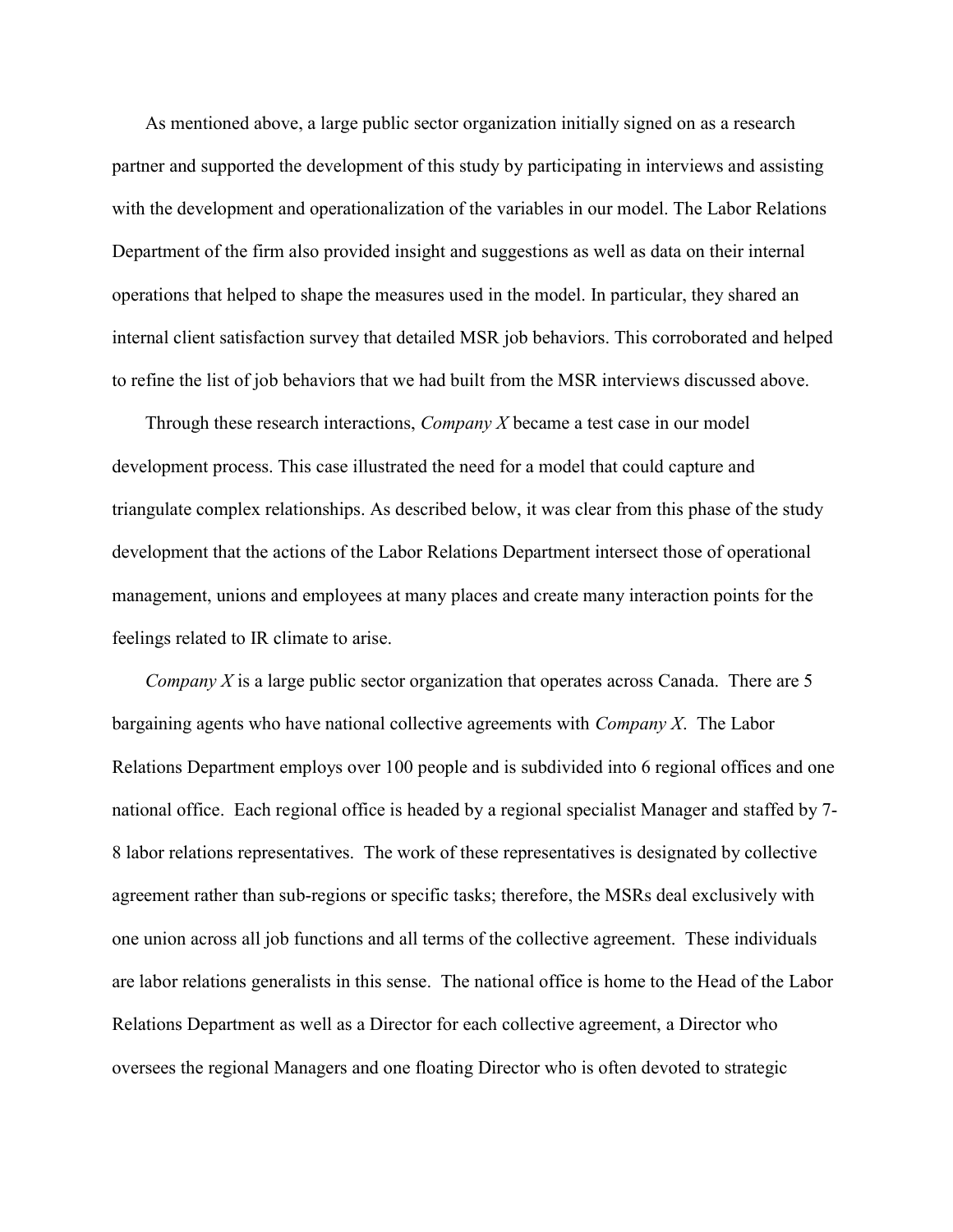issues. The national office focuses on collective bargaining and issues of national concern or implication while the regional offices deal with the issues that arise through daily administration of the collective agreement(s).

At Company  $X$ , the MSR interacts with all levels of operational management and also has contact with local union executives and regional union representatives. MSRs also consider other internal functional units such as human resources (HR), public relations (PR) and senior management as their 'clients' when labor-related matters are concerned.

The case of *Company X* shows that each individual involved in union-management interactions has the potential to influence relationships at various levels of the organization and, subsequently, to have small or large impacts on perceptions of IR climate. To generalize, within the operational chain of command, individual employees interact with each other and with their direct supervisors/managers who then interact with the managerial ranks above them, and so on up to the head of the company. Within the union, a similar process occurs with individual employees interacting with elected representatives such as stewards or committee members, those members interacting with the local executive, and the local executive (if applicable) interacting with larger parent unions. Between these groups, union stewards and committee members will have regular contact with front-line and perhaps mid-level managers. Union executive members or regional representatives will have more contact with mid-level to upper level managers and representatives from parent unions will interact with members of senior management. In most medium- to large-sized enterprises there are also tangential interactions among all these individuals and various levels of the HR department. A specific component of HR departments, oftentimes forming their own functional unit, is the labor relations department where MSRs are situated.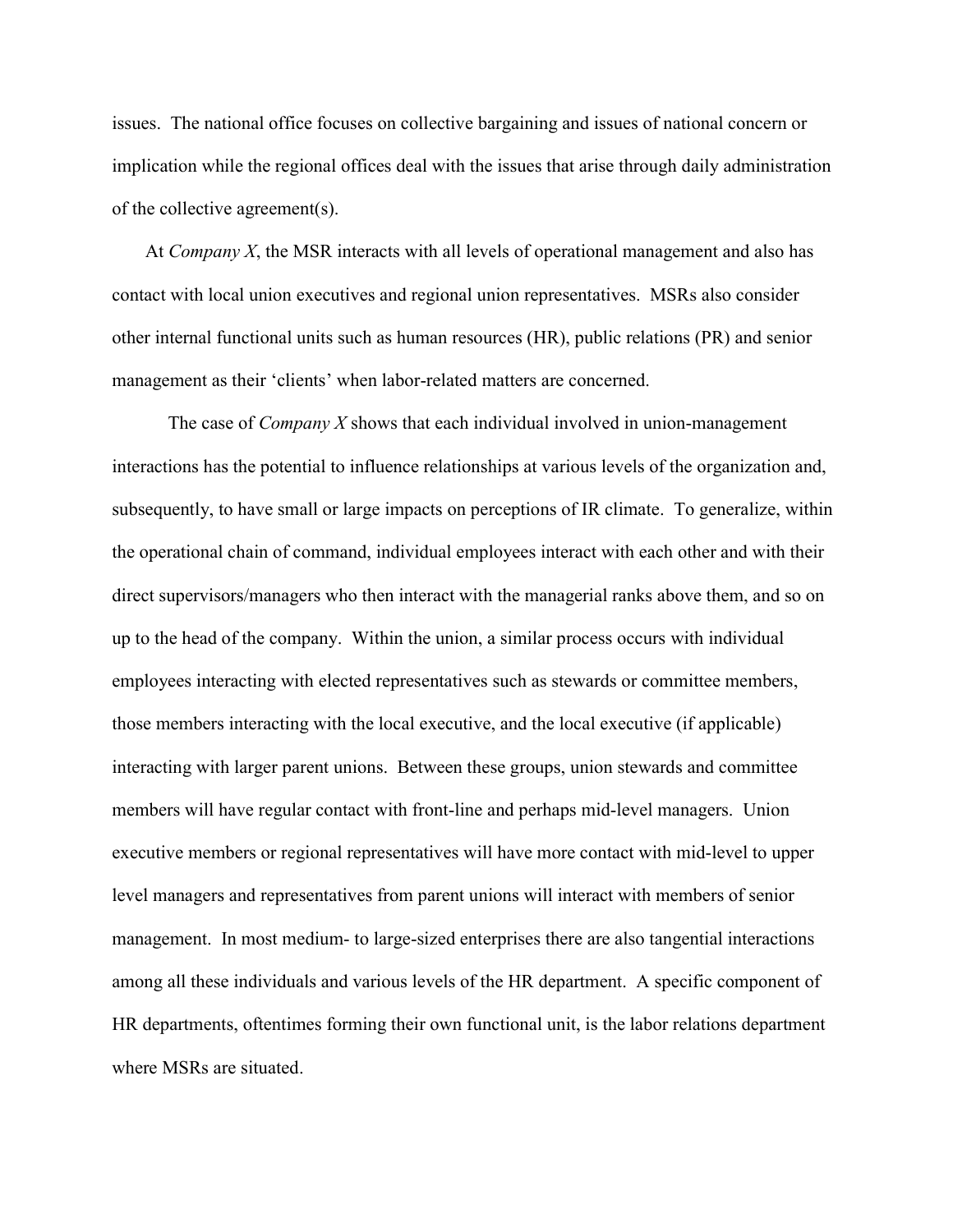The interactions between and among the above groups can also take many forms. In all unionized environments there are formalized procedures for interactions around grievances, arbitration and bargaining. Additionally, there may be provision for joint labor-management committees on various topics and these occur with a medium degree of formality and structure (for instance, Joseph, 2003; Hall, Forrest, Sears & Carlan, 2006; Shrey, Hursh, Gallina, Slinn & White, 2006). However, there are many explicit and implicit informal interactions surrounding these formal mechanisms. Add to this the constant day-to-day informal interactions on operational matters and very quickly the 'locus' of interaction for the development of IR climate perceptions becomes impossible to specify. In actual fact it is the overall impact of all of these interactions, informal to formal and at all levels of management and union hierarchies, that contribute to a final sense of IR climate.

In order to conduct an assessment at the level of the individual and focus on the as yet understudied role of the MSR, an adjustment to the IR climate model presented in Figure 1 is necessary in order to include the new variables identified in our interviews and case study data.

Coupled with the many IR climate models currently in the literature, the preceding exploration of the interviews with MSRs and the labor relations context at *Company X* generated rich insights that permitted the development of a preliminary labor climate model with the MSR as the focus (Figure 2). We proposed that three groups of antecedents (demographic, structural and attitudinal) impact the actions and activities that the MSR carries out on the job and these actions and activities then impact the IR climate of the organization. Demographic antecedents include the typical variables of gender and age as well as tenure (which we saw was important from the MSR interviews). We also include a measure for education. This is also a standard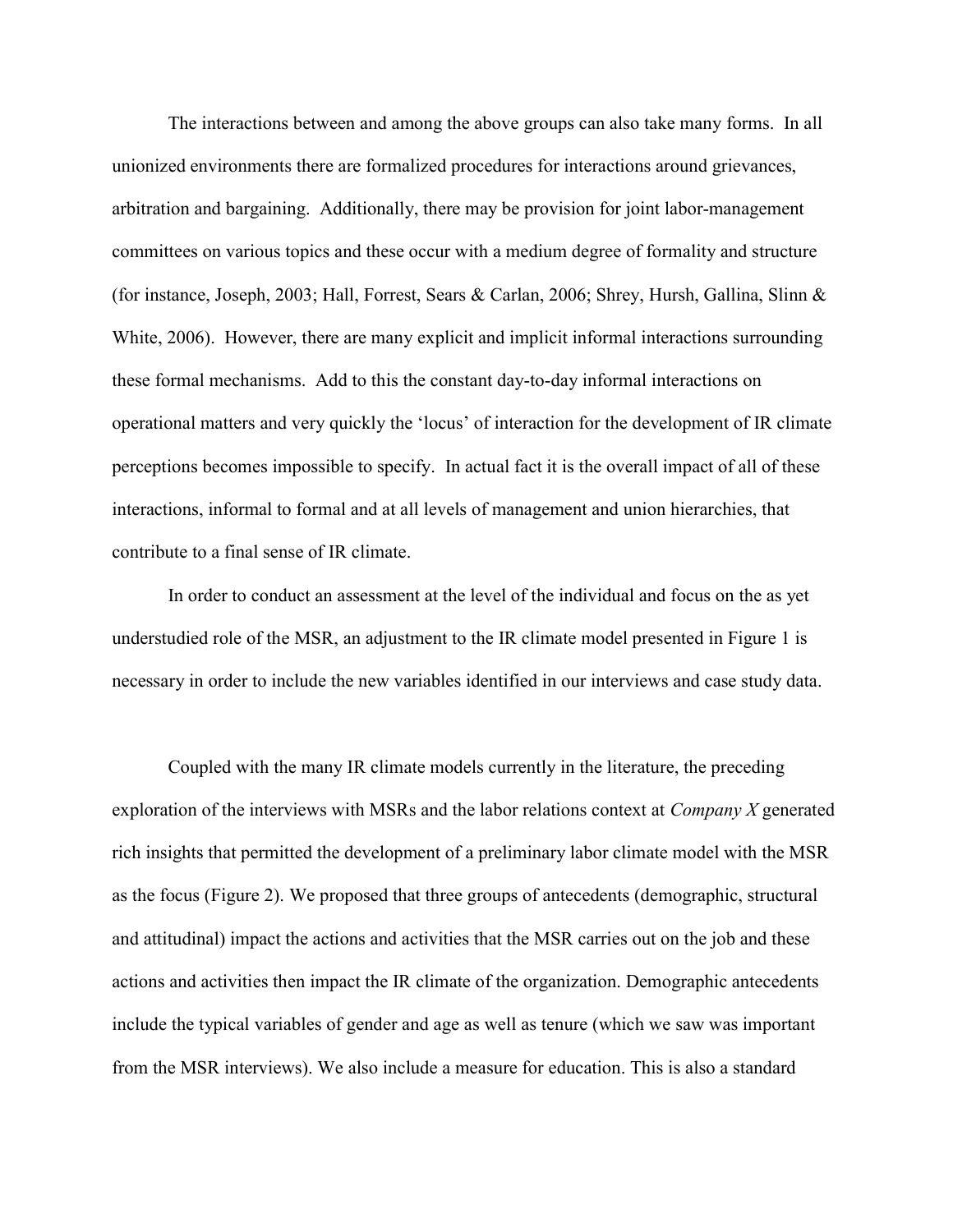demographic variable, but has the added potential for import because of the growth in specialized education in the field of labor relations. We anticipate that this advanced training may impact how MSRs do their job. The structural antecedents of job autonomy and job satisfaction were retained from Deery et al. (1999) and the attitudinal antecedent of views on about labor-management cooperation was taken from Deery and Iverson (2005). We include MSR instrumentality as a moderating factor of the impact of MSR actions on IR climate to balance the inclusion of union instrumentality. As Deery et al. (1999) found, employee perceptions of union instrumentality are related to IR climate. We extend this reasoning to propose that the perceptions of instrumentality that each side has for their counterpart (i.e., how well the union representative thinks the MSR is doing their job and vice versa) will impact their working relationship and therefore IR climate.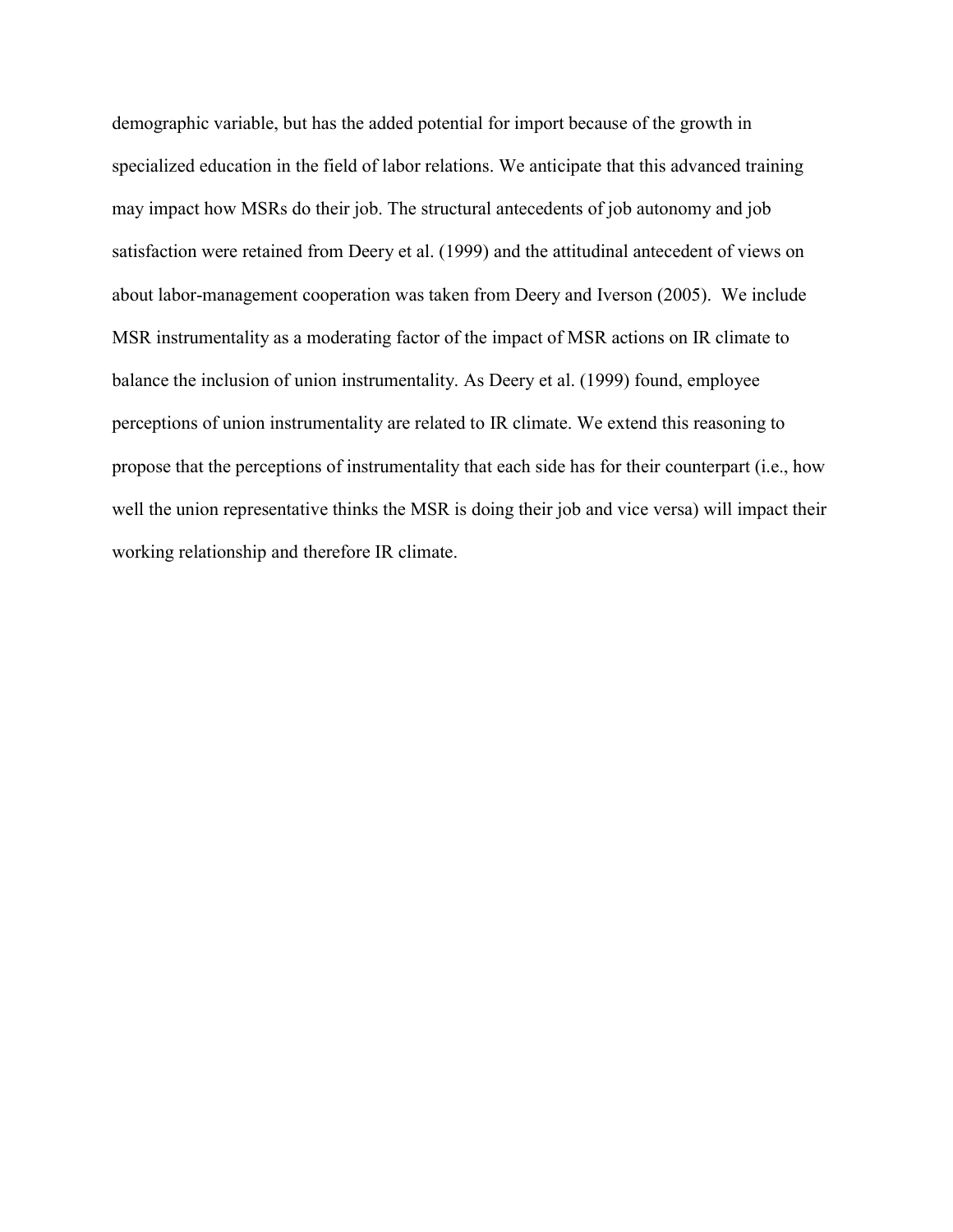Figure 2: Proposed Model of MSR Impact on IR Climate

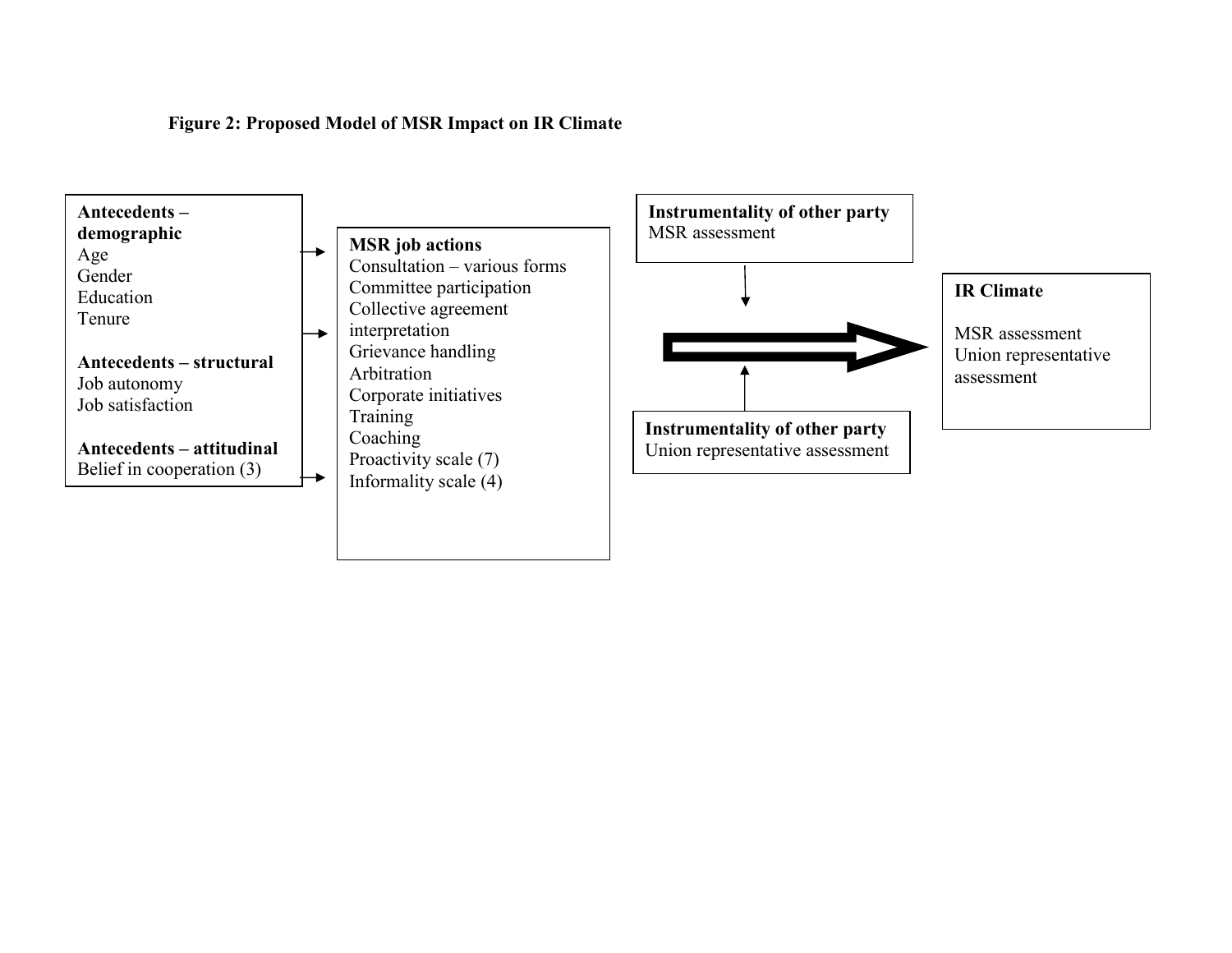#### Survey Pilot Study: A Test of a Model of MSR Impact on IR Climate

The third set of data, which tested our model, was collected through an online survey of MSRs and union representatives across Canada in October 2013. The survey instrument was administered through Survey Monkey and used snowball and network sampling techniques. The authors drew upon academic and industry contacts to reach as broad a population as possible, sending 75 personalized invitations to the survey to individuals in the field of labor relations. As well, targeted invitations were sent to labor relations programs requesting distribution to their alumni and current students; LinkedIn contacts in labor relations were invited to participate by direct message and through public posts with a link to the survey, reaching 800 distinct connections; personalized invitations were sent to all Provincial and Federal labor councils, with copies to the district labor council branches across Canada for distribution to their memberships and the Canadian Bar Association Labor Law group was also invited to participate. The unions at Company X were also invited to maintain their participation. These participants were directed to one of four surveys tailored to either MSRs or Union Representatives, each in English or French. The survey instruments were written in English and translated by Translation Services at the L'Institut Français, University of Regina. The translated surveys were tested by a sample of native French and English speaking academics for clarity and time to completion. The surveys posed identical questions, simply replacing union with management-side labor relations department labels.

#### Results from the online survey

We obtained completed surveys from 384 responses (218 union, 166 MSR), the majority of whom were English speakers (207 union, 162 MSR). Of these responses 273 included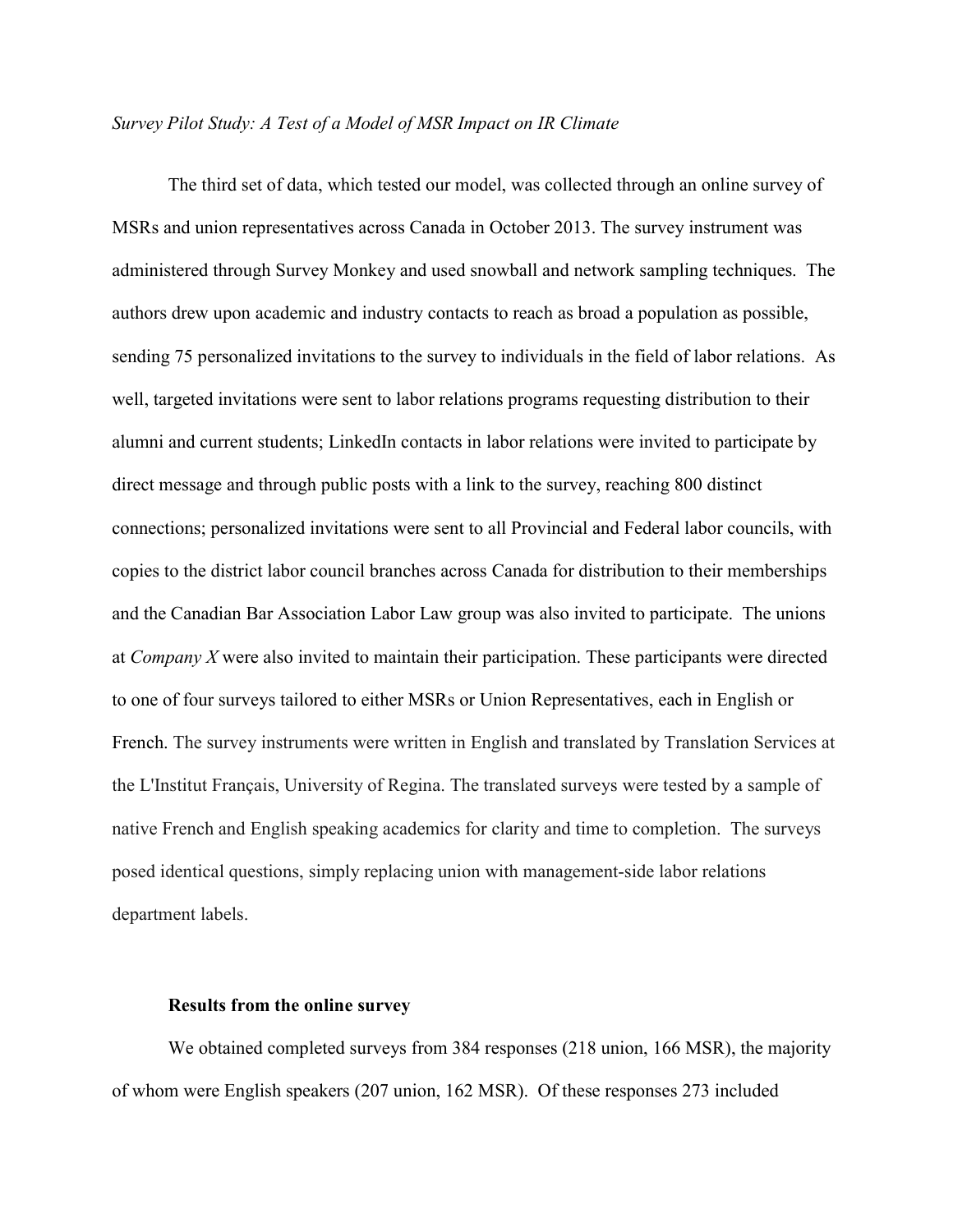complete measures of the dependent variable (climate). Data were examined for normal distributions and found to be acceptable for further analysis. Table 1 includes operationalization details and descriptive statistics for the variables examined<sup>1</sup>. To completely explore the potential relationships between variables in different parts of the model, we conducted a number of correlation, t-test and regression analyses on sub-elements of our proposed model. These are summarized below and in Tables 1-5, but first we will describe the participants in our sample and discuss some ad hoc comparisons between the MSR and union representative sub-samples. It is important to recall that due to the withdrawal of Company X, we did not have a matched sample of respondents in this survey. As such, we could not conduct a full test of the model as depicted in Figure 2 because the climate and instrumentality assessments of MSR counterparts could not be mapped to job behaviours of those MSRs. As well, a full regression of all elements of the model produced lackluster results due to the small sample size and large number of variables and its results are not reported. This aspect of our study represents an opportunity for further research using a larger sample or one matched within a single organization.

| <b>Variable</b> (all items measured on a 6-point scale from 1 (strongly        | N        | Mean | <b>SD</b> |
|--------------------------------------------------------------------------------|----------|------|-----------|
| disagree) to 6 (strongly agree) unless otherwise indicated                     |          |      |           |
| <i>IR Climate</i> (10-item scale from Deery, Erwin & Iverson, 1999; $\alpha$ = | 273      | 3.27 | 1.25      |
| 95; sample item: A sense of fairness is associated with management             |          |      |           |
| dealings in this place)                                                        |          |      |           |
| Job autonomy (single item: I have a lot of say in deciding how to              | 91       | 4.03 | 0.80      |
| do my job)                                                                     | MSR only |      |           |
| <i>Job satisfaction</i> (single-item: I am satisfied with my job)              | 93       | 4.73 | 1.10      |
|                                                                                | MSR only |      |           |
| Cooperation (3-item scale from Deery & Iverson 2005; $\alpha$ .68: a) It       | 205      | 4.81 | 1.00      |
| is important for unions and management to work together, b)                    |          |      |           |
| Unions should not work too closely with management (reverse), c)               |          |      |           |
| It is every employee's duty to ensure that the relationship between            |          |      |           |

Table 1: Variable Operationalization and Descriptive Statistics

 $\overline{a}$ 

 $<sup>1</sup>$  Although not currently in a repository, the authors will be happy to share variables and data to support further investigation in</sup> this realm. Please contact the corresponding author.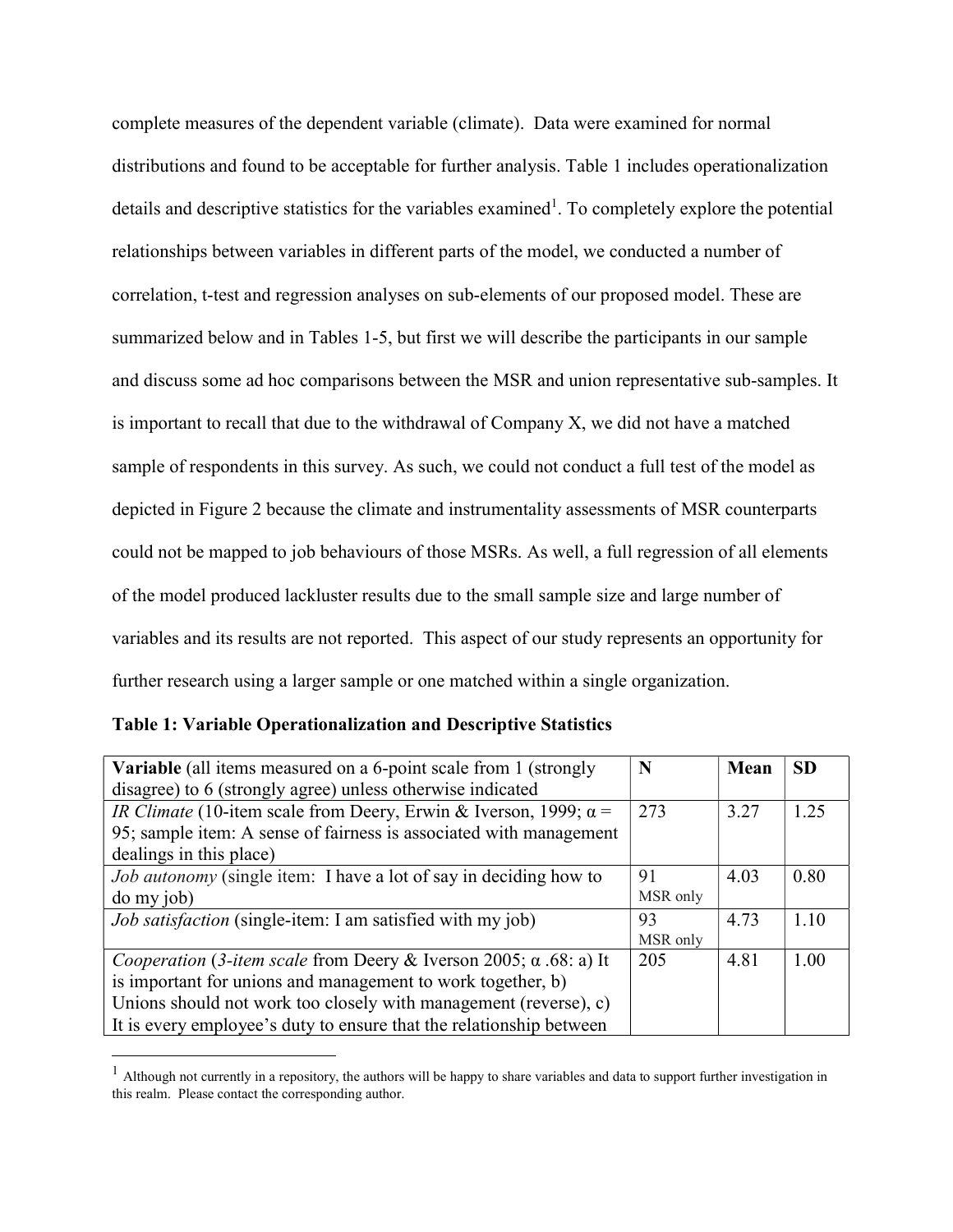| the union and management is good)                                                           |          |       |      |
|---------------------------------------------------------------------------------------------|----------|-------|------|
| <i>Informality</i> (4-item scale; $\alpha$ = .81; a) I often speak to union clients         | 186      | 3.58  | 1.41 |
| 'off the record' to resolve issues; b) I often speak to management                          |          |       |      |
| clients 'off the record' to resolve issues; c) Overall, I have a trusting                   |          |       |      |
| and respectful relationship with my union clients (or the MSR); d)                          |          |       |      |
| Overall, I have a trusting and respectful relationship with my                              |          |       |      |
| management clients (or managers))                                                           |          |       |      |
| <i>Proactivity (7-item scale; <math>\alpha</math> .91: Sample items: I initiate contact</i> | 66       | 4.98  | 1.05 |
| with management or union clients when I foresee a problem or an                             | MSR only |       |      |
| issue; I often take actions in my job that prevent problems from                            |          |       |      |
| arising in the first place)                                                                 |          |       |      |
| Instrumentality of counterpart                                                              | 88       | 4.09  | 1.23 |
| MSR evaluates union rep (7-item scale; $\alpha$ .93; Sample items: Issues                   |          |       |      |
| that are raised are addressed and/or resolved quickly, The Union rep                        |          |       |      |
| is available when I need him/her; The Union rep provides adequate                           |          |       |      |
| answers to ad hoc inquiries)                                                                |          |       |      |
| Union rep evaluates MSR (same scale with different referent; $\alpha$                       | 152      | 3.39  | 1.33 |
| .944)                                                                                       |          |       |      |
| Gender (categorical)                                                                        | 396      |       |      |
| Male                                                                                        |          | 0.25  | 0.43 |
| Female                                                                                      |          | 0.25  | 0.43 |
| Prefer not to disclose                                                                      |          | 0.50  | 0.56 |
| Age (continuous)                                                                            | 384      | 46.3  | 8.15 |
| Tenure with the organization (continuous)                                                   | 205      | 13.42 | 10.3 |
| Education (categorical)                                                                     | 205      |       |      |
| Below Masters (Union N=78; MSR N=42)                                                        |          | 0.63  | 0.48 |
| Masters or more (Union N=42; MSR N=43)                                                      |          | 0.37  | 0.48 |
| Workplace sector (categorical)                                                              | 328      |       |      |
| Public                                                                                      |          | 0.65  | 0.48 |
| Private                                                                                     |          | 0.30  | 0.46 |
| Other (incl. both)                                                                          |          | 0.05  | 0.22 |

#### Comparison of MSR and Union Representatives

Our data paints the following snapshot of the typical 'labor relations actor'. On the management side, MSRs were on average 44 years old, 60% work in the private sector, and they were just as likely to be male as female. Half of our respondents were front-line MSRs and the other half were more senior managers. On the union side, representatives were on average 48 years old, almost three times more likely to work in the public sector, and just as likely to be male as female. Slightly more of our respondents were higher-level union officials as opposed to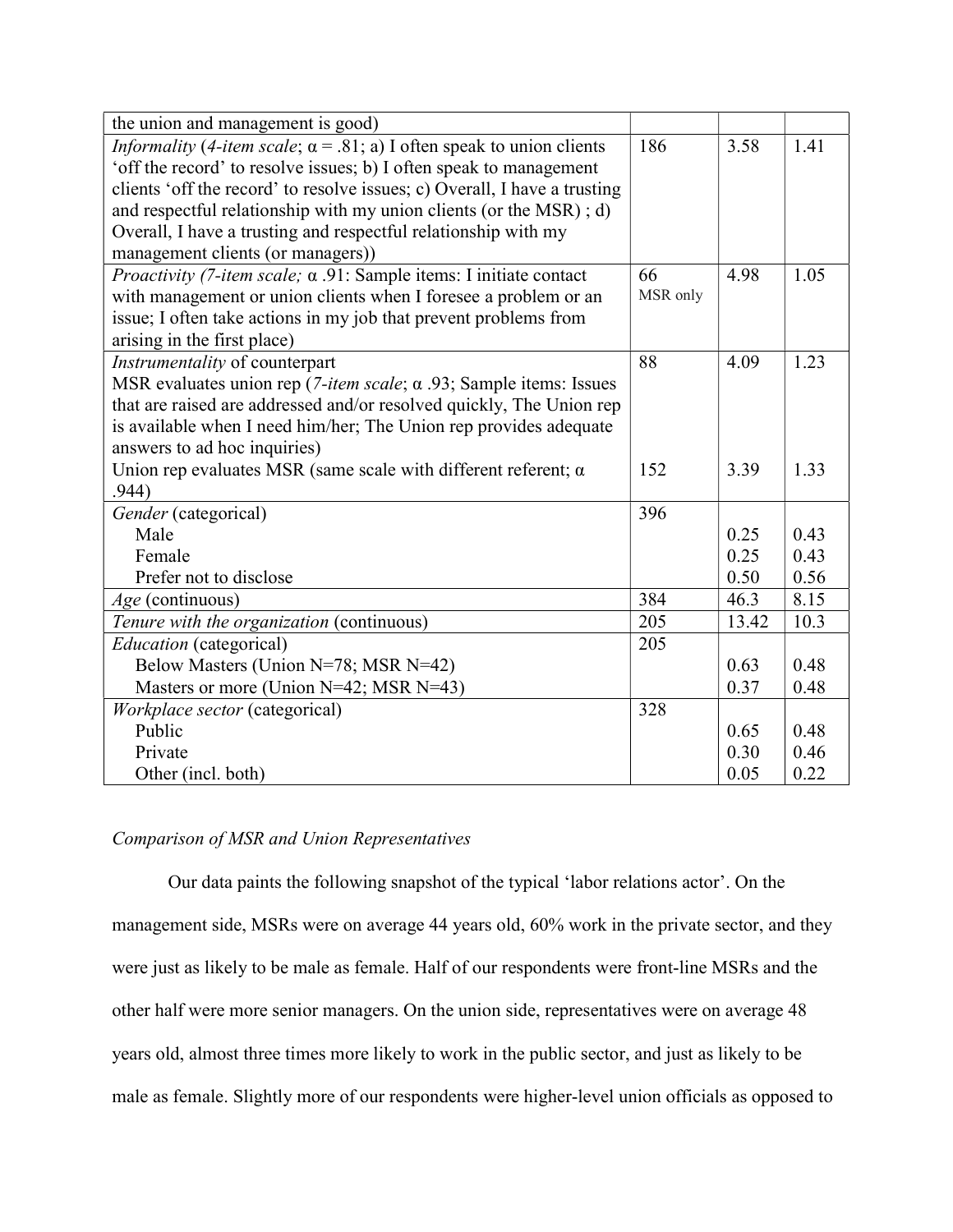front-line stewards/representatives. Across both management- and union-side, organization size ranged from fewer than 100 unionized members to more than 10,000. Respondents came from across Canada, with Ontario dominating, and Atlantic Canada, Quebec, and northern Canada underrepresented. We took advantage of the evenness of the management/union responses in the sample to conduct some ad hoc comparative analysis, which we discuss below.

We observed differences in the responses from MSRs and union representatives. These are summarized in Table 2. MSRs rated IR climate more favorably than their union counterparts. There were no differences in climate ratings based on gender or workplace sector (public or private). MSRs also had a more positive attitude towards cooperation in the workplace compared with union representatives.

Interestingly, there was no significant difference between MSRs and union reps in their rating of their counterpart's instrumentality which indicates that they feel similarly about their counterpart's effectiveness. Recall that this measure is the evaluation by each respondent of their frontline counterpart; we do not have a matched sample. The questions relating to proactivity and job autonomy were only asked of the MSRs so no comparisons are possible.

|                 | Means        |              | <b>SD</b> | T-test                        |
|-----------------|--------------|--------------|-----------|-------------------------------|
| IR Climate      | MSR:         | 3.88         | 1.15      | $t(271) = -7.96***$           |
|                 | Union Rep:   | 2.79         | 1.10      |                               |
| Cooperation     | MSR:         | 5.30         | 1.06      | $t(204) = -6.93***$           |
|                 | Union Rep:   | 4.46         | 0.66      |                               |
| Instrumentality | MSR:         | 4.09         | 1.23      | $t(238)=-4.06***$             |
|                 | Union Rep:   | 3.38         | 1.33      |                               |
| Informality     | 4.47<br>MSR: |              | 1.28      | $t(184)=-7.12$ <sup>***</sup> |
|                 | Union Rep:   | 3.09         | 1.24      |                               |
| Proactivity     | MSR:         | 5.08         | .91       | n/a                           |
|                 | Union Rep:   | not measured |           |                               |
| Autonomy        | MSR:<br>4.04 |              | .80       | n/a                           |
|                 | Union Rep:   | not measured |           |                               |

Table 2: Means of Key Variables for MSR and Union Representatives

\*\*\* significant at the 0.001 level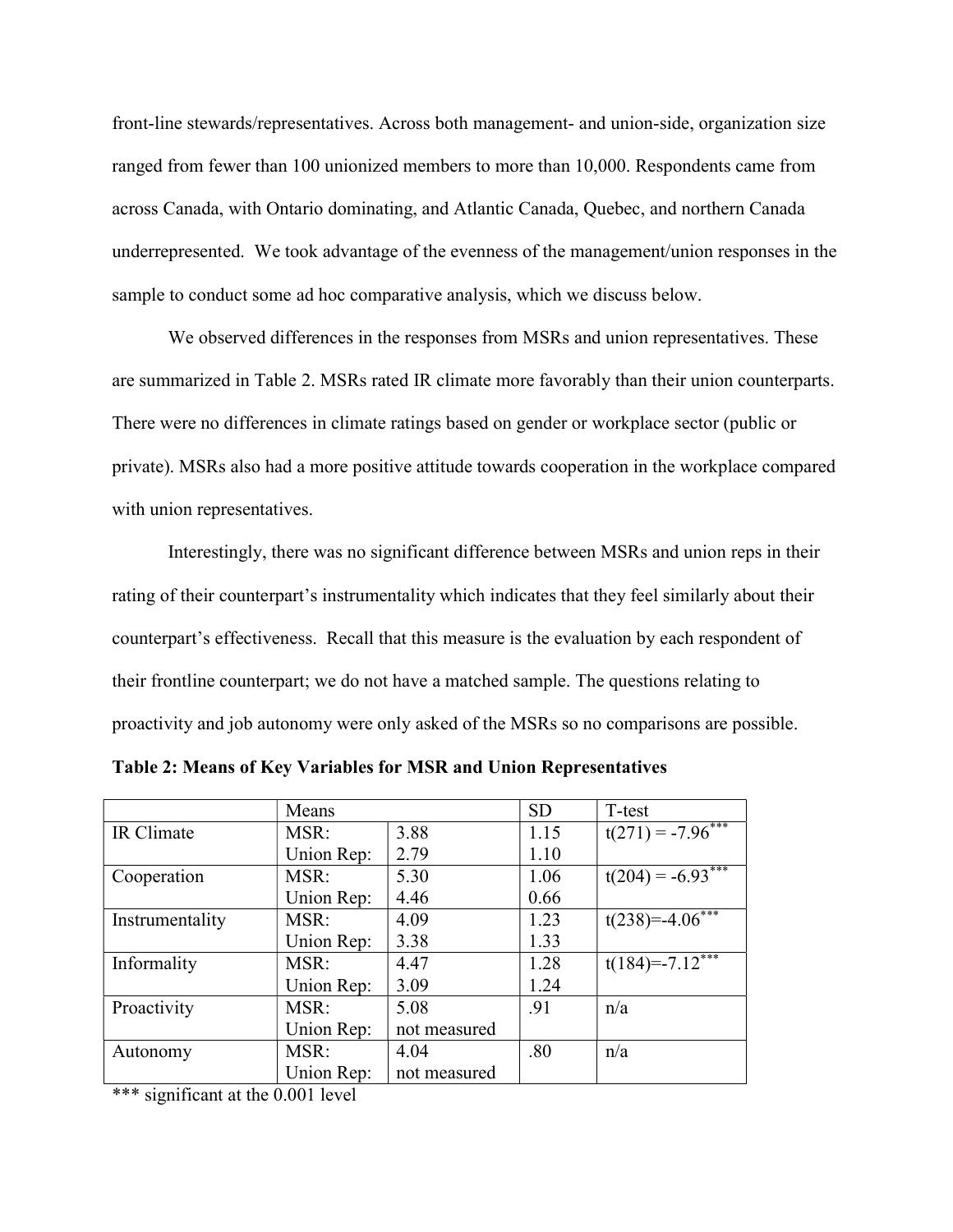### Table 3 Correlation Matrix

|                     |                         |           |             |                 |             |             | Job       | Job          |              |              |              |
|---------------------|-------------------------|-----------|-------------|-----------------|-------------|-------------|-----------|--------------|--------------|--------------|--------------|
|                     |                         | Climate   | Cooperation | Instrumentality | Proactivity | Informality | Autonomy  | Satisfaction | Age          | Tenure       | Education    |
| Climate             |                         |           |             |                 |             |             |           |              |              |              |              |
|                     | $\overline{N}$          | 273       |             |                 |             |             |           |              |              |              |              |
| Cooperation         |                         | $.485***$ |             |                 |             |             |           |              |              |              |              |
|                     | $\overline{N}$          | 206       | 206         |                 |             |             |           |              |              |              |              |
| Instrumentality     |                         | $.509**$  | $.339***$   |                 |             |             |           |              |              |              |              |
|                     | N                       | 234       | 206         | 240             |             |             |           |              |              |              |              |
| Proactivity         |                         | $.430**$  | 0.164       | $.281*$         |             |             |           |              |              |              |              |
|                     | $\overline{N}$          | 66        | 61          | 62              | 66          |             |           |              |              |              |              |
| Informality         |                         | $.564**$  | $.566***$   | $.446***$       | $.730***$   |             |           |              |              |              |              |
|                     | $\overline{N}$          | 186       | 181         | 182             | 66          | 186         |           |              |              |              |              |
| <b>Job Autonomy</b> |                         | $.255*$   | $-0.097$    | $0.266*$        | $.510**$    | $.371***$   |           |              |              |              |              |
|                     | $\mathbf N$             | 91        | 84          | 86              | 64          | 64          | 91        |              |              |              |              |
| Job                 |                         | $.345***$ | 0.211       | $.271*$         | $.329***$   | 0.059       | $.345***$ |              |              |              |              |
| satisfaction        | $\overline{\mathbf{N}}$ | 93        | 86          | 88              | 64          | 64          | 91        | 93           |              |              |              |
| Age                 |                         | $-0.021$  | 0.051       | 0.061           | 0.144       | $.148*$     | $-0.083$  | 0.123        | $\mathbf{1}$ |              |              |
|                     | $\overline{N}$          | 273       | 206         | 240             | 66          | 186         | 91        | 93           | 384          |              |              |
| Tenure              |                         | $-.310**$ | $-0.122$    | $-0.159*$       | $-0.046$    | $-0.110$    | $-.218*$  | 0.116        | $.576***$    | $\mathbf{1}$ |              |
|                     | $\overline{N}$          | 205       | 205         | 205             | 60          | 180         | 83        | 85           | 205          | 205          |              |
| Education           |                         | $.177*$   | 0.053       | 0.108           | 0.009       | 0.108       | 0.036     | $-0.010$     | $.248***$    | $-.402**$    | $\mathbf{1}$ |
|                     | ${\bf N}$               | 205       | 205         | 205             | 60          | 180         | 83        | 85           | 205          | 205          | 205          |

\*\*. Correlation is significant at the 0.01 level (2-tailed).

\*. Correlation is significant at the 0.05 level (2-tailed).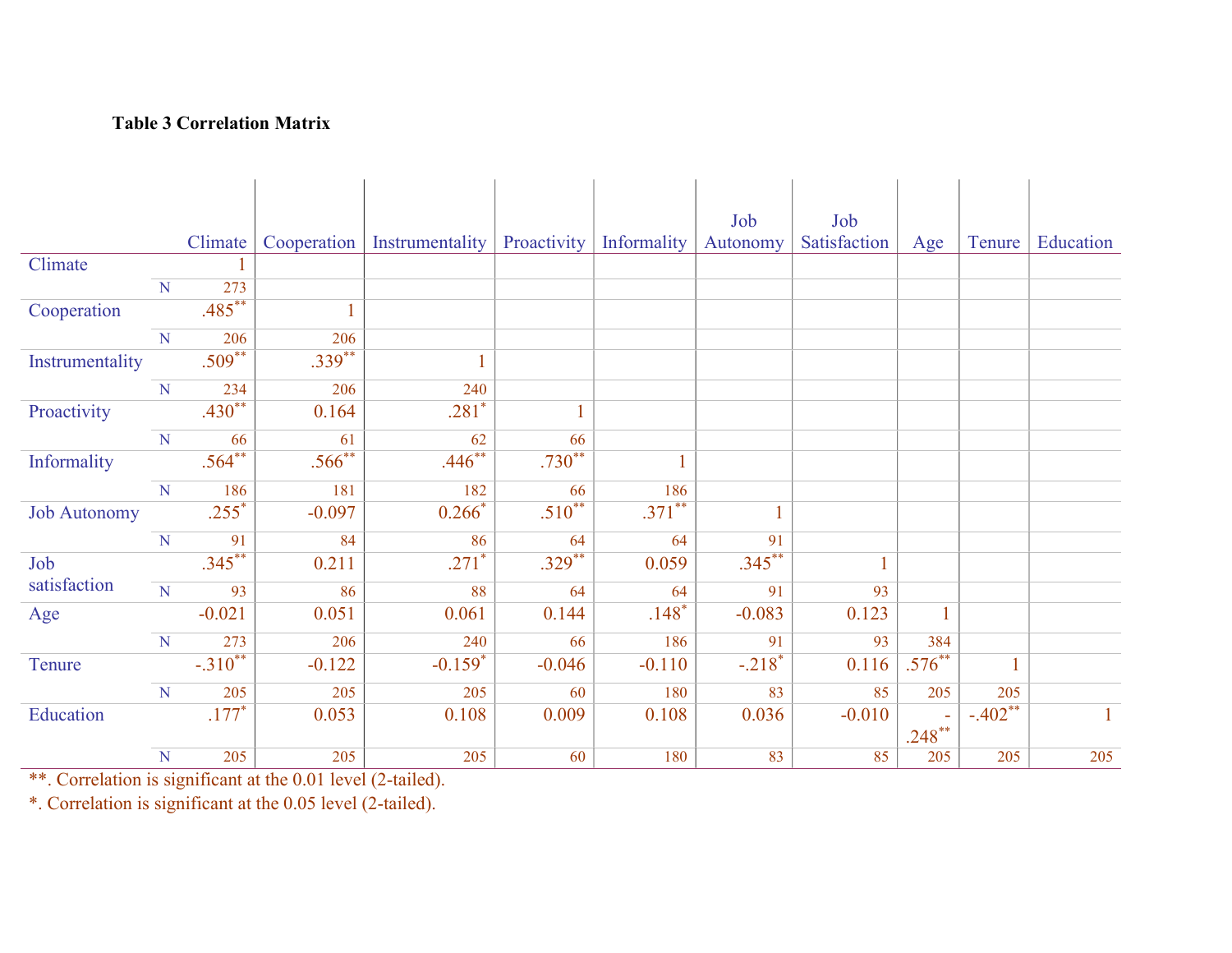#### Correlation and Regression Results

Examination of the relationships in the data indicate support for and build upon existing theory on IR climate. In our correlation analyses (Table 3) we see that the structural factors of job autonomy and job satisfaction, the measure of attitude towards labor-management cooperation, and the job behavior variables of instrumentality of counterparts, the degree of comfort in counterpart relationships (informality) and a proactive approach by the MSR to IR issues are each individually related to positive IR climate. The assessment of informality demonstrated one of the strongest positive relationships with our dependent variable of IR climate.

We also found evidence of relationships across our key independent variables. For instance, structural constraint in the form of lower job autonomy was related to the MSR taking a reactionary approach to IR issues and holding more formal relationships with counterparts. As well, holding an attitude supporting cooperation in the labor-management relationship was related to measures of informal relationships and counterpart instrumentality. We had attempted to include specific MSR tasks or job activities in our model (recall Figure 2); however, only frequent contact by phone had a slight positive relationship with climate (data not shown). Regarding instrumentality, we find that the participating MSRs are not matched to their own specific union counterpart in this study. Rather we have taken both perspectives on the construct as a larger sample and demonstrate that the measure for counterpart instrumentality is correlated with climate such that both MSRs and union reps who feel that their counterpart is doing their job well report higher ratings of climate.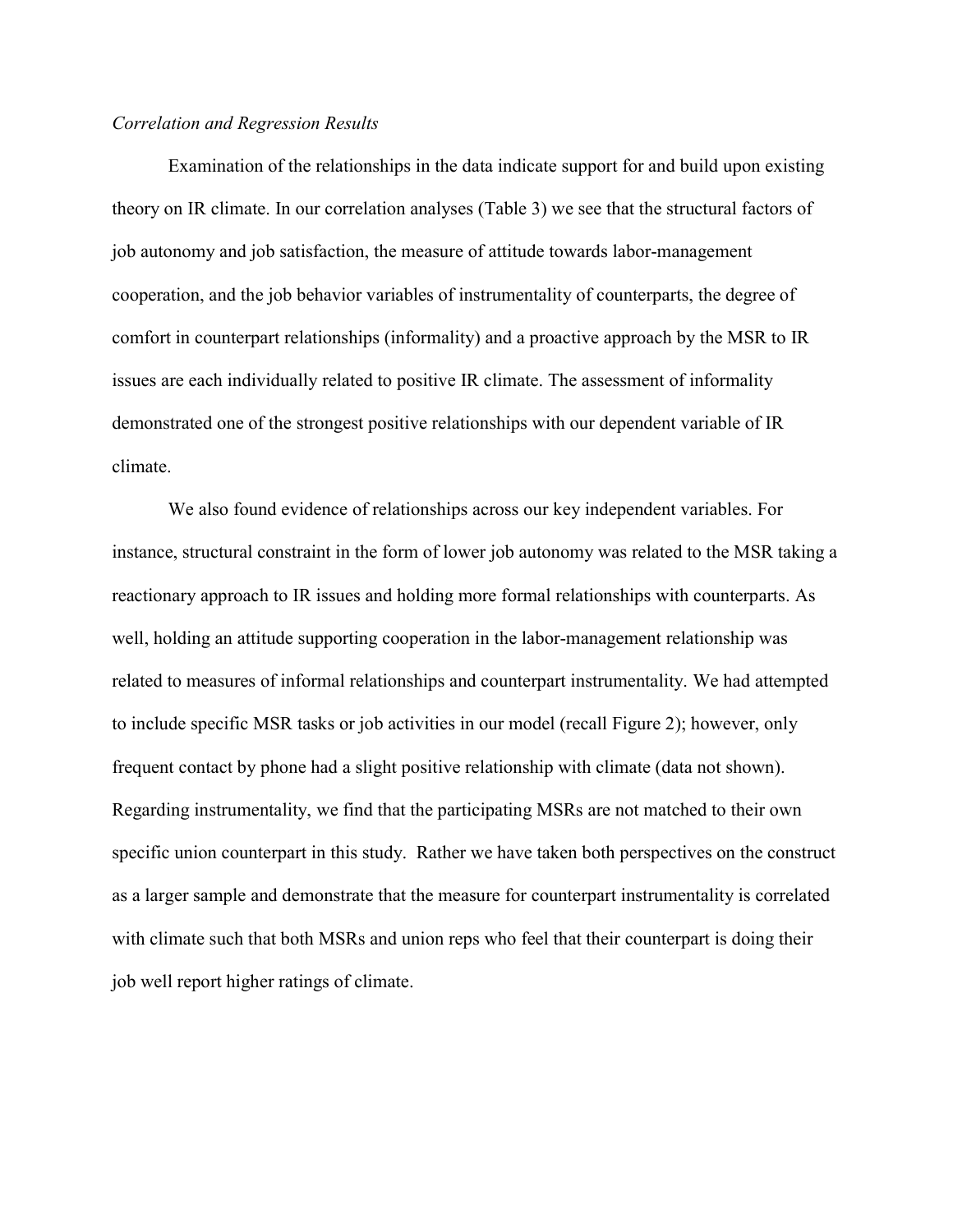|                 | <b>Regression coefficient</b> | t-statistic |
|-----------------|-------------------------------|-------------|
| Instrumentality | 0.29                          | C 27        |
| Informality     | 0.20                          | .61         |
| Proactivity     | 0.23                          | .88         |
| Cooperativeness | 0.19                          | 51<br>20J L |

#### Table 4: Regression Results for Independent Variables and IR Climate: MSRs

Model 1:  $R^2$  .087; N=61; \* significant at the 0.05 level.

|  |  | Table 5: Regression Results for Independent Variables and IR Climate: Union Reps |  |
|--|--|----------------------------------------------------------------------------------|--|
|  |  |                                                                                  |  |

|                 | <b>Model 1</b>         |             | <b>Model 2</b>         |             |
|-----------------|------------------------|-------------|------------------------|-------------|
|                 | Regression coefficient | t-statistic | Regression coefficient | t-statistic |
| Informality     | $0.43***$              | 5.23        | $0.31***$              | 3.56        |
| Instrumentality |                        |             | $0.30***$              | 3.46        |
| Cooperativeness |                        |             | 0.17                   | 1.76        |

Model 1:  $R^2$  .188; Model 2  $R^2$  .264 N=120; \*\*, \*\*\* significant at the 0.01 and 0.001 levels, respectively.

When we conducted regression analyses of our model, however a number of these relationships fell away. We may conclude from this analysis that although there are positive relationships across all key variables and IR climate, in the case of MSRs only their view of the instrumentality of their union representative counterpart retains a statistically significant relationship with IR climate. In contrast, the regression model for Union reps reveals that instrumentality and informality both retain relationships to positive IR climate.

A number of the personal characteristics variables also produced interesting results. Organizational tenure had a negative correlation with IR climate while education had a positive correlation. However, neither of these held in regression models (data not shown). Regarding education, we had anticipated a potential relationship with MSR behavior due to the proliferation of higher education programs in employment relations. We broke our sample into those with a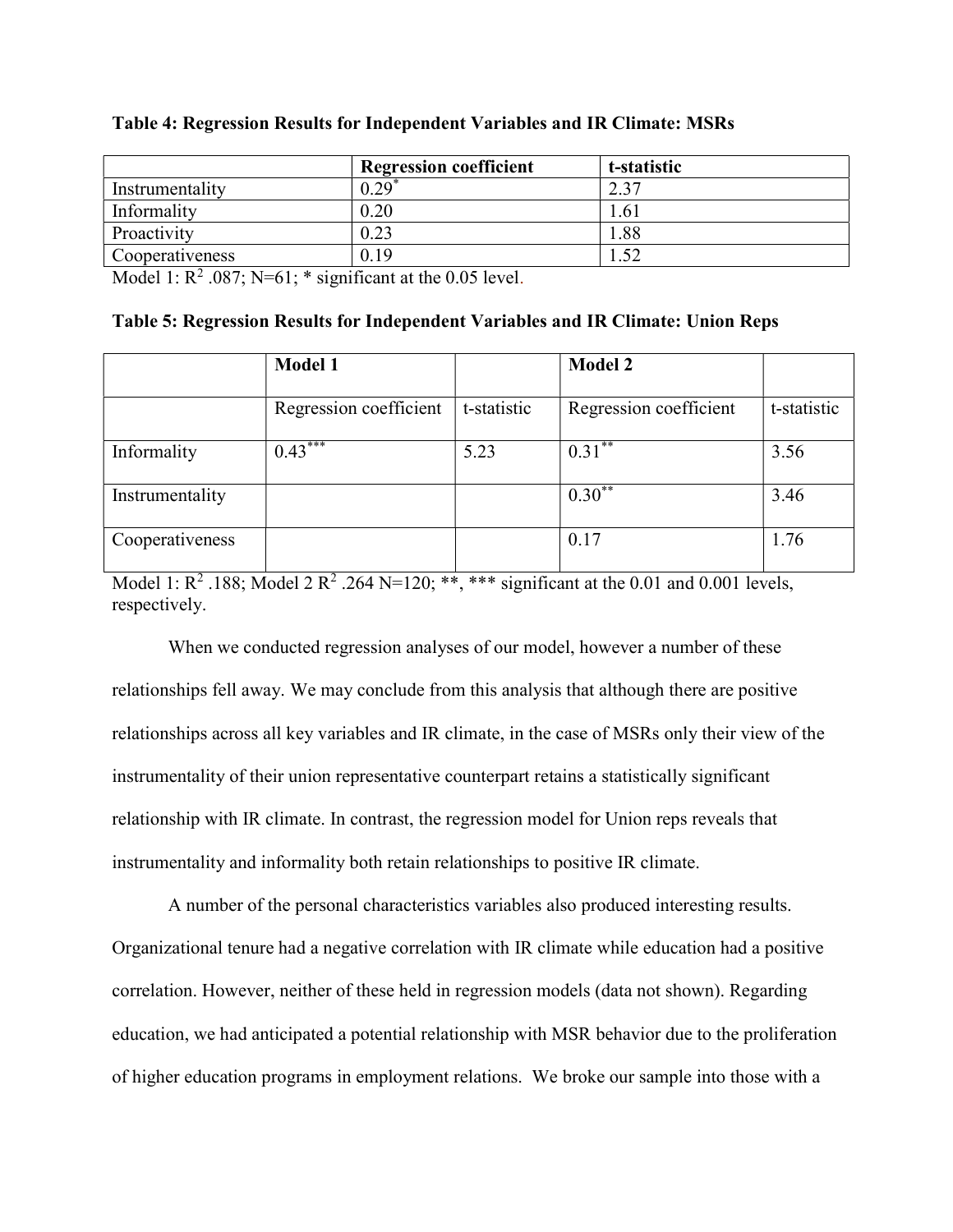Master's degree or higher and those with less education than a Masters degree because specialized education in labor relations now tends to take place at the graduate level in Canada.<sup>2</sup> Of surprise to us, we found no significant relationships between education and any of our scales for MSR attitudes and behavior (cooperativeness, informality, proactivity or autonomy).

#### **Discussion**

 $\overline{a}$ 

This study drew from three unique research approaches (interviews, single case study and national self-report survey) and their resulting data samples to develop a model of the impact of front-line management-side labor relations representatives (MSRs) in shaping the industrial relations (IR) climate of their workplaces. The data is broadly applicable to the North American context since labor relations structures at the firm and union level are similar in the two counties, despite lower union density in the United States. Several industries and employers span the border, notably in the automotive sector as an example.

Starting with a model of IR climate from the academic literature (Figure 1), we applied our interview and case study data to revise the model to one that considered the actions and behaviors of the MSR at the individual level (Figure 2). A subsequent test of different facets of this model using the national survey data informed the final most parsimonious model (Figure 3). Here, we propose that personal characteristics of the MSR (such as education, age, tenure), structural characteristics of the job (such as job autonomy) and attitudes of the MSR (such as the importance of cooperation in labor relations) are antecedents to the specific actions carried out by MSRs. Second, we propose that these antecedents impact not so much the individual

<sup>&</sup>lt;sup>2</sup> French language universities are an exception; some Quebec universities offer specialized undergraduate programs in labor and employment relations, and the province regulates both an HR and an IR professional designation. However, since so few of our sample chose to take the French survey, we made an assumption that most participants received an English language post-secondary education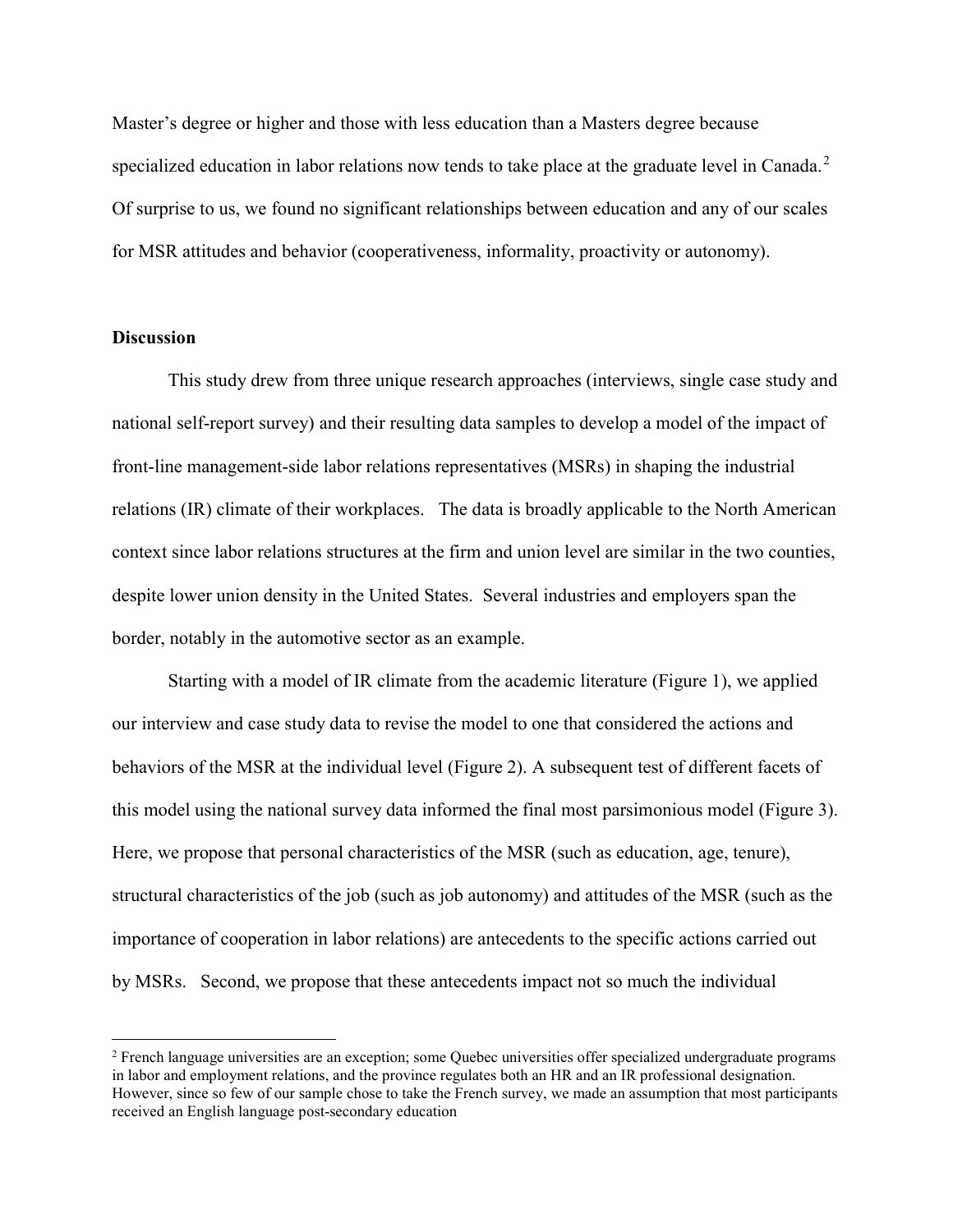behaviors in which MSRs engage (as there is relatively high consistency across the MSRs in all of our samples in terms of job tasks), but the way in which these behaviors are carried out. These include measures of instrumentality (as rated by a direct counterpart), the degree of informality (or comfort) in the relationships with counterparts, and the degree to which MSR actions model a proactive versus a reactive stance to managing labor relations issues. Third, we propose that these measures of the quality and nature of the MSR actions (instrumentality, informality, proactivity) will all impact labor climate. In short, it may not be *what* the MSR does, but *how* they do it that matters.

This conclusion begs a deeper discussion of MSR education, training and capacity. Though research has suggested that training of union stewards leads to changes in behavior that impact cooperative labor relations (Wheeler & DeAngelis, 1982) and that education influences IR climate (Deery, Erwin & Iverson, 1999), we did not find a strong relationship between educational attainment and work practices, attitudes, and IR climate in our survey. It may be that the sample was too small to show effect, but it may also be that the content and approach of specialized industrial relations and/or human resources education is not addressing these dimensions of on-the-ground practice. As scholars and teachers in the field of industrial relations, we contribute directly to the body of knowledge, theory and practice of workplace relations and to the skills base of future practitioners in the field, while at the same time supporting institutional initiatives for higher education in IR and HR. Therefore, further study into the nature and impact of specialized IR and HR education on IR climate is warranted.

Conversely or additionally, it could be that structural elements in the design of work and workplaces may be impeding realization of the full value of investment in specialized training in IR. MSRs are management employees and generally considered to be charged with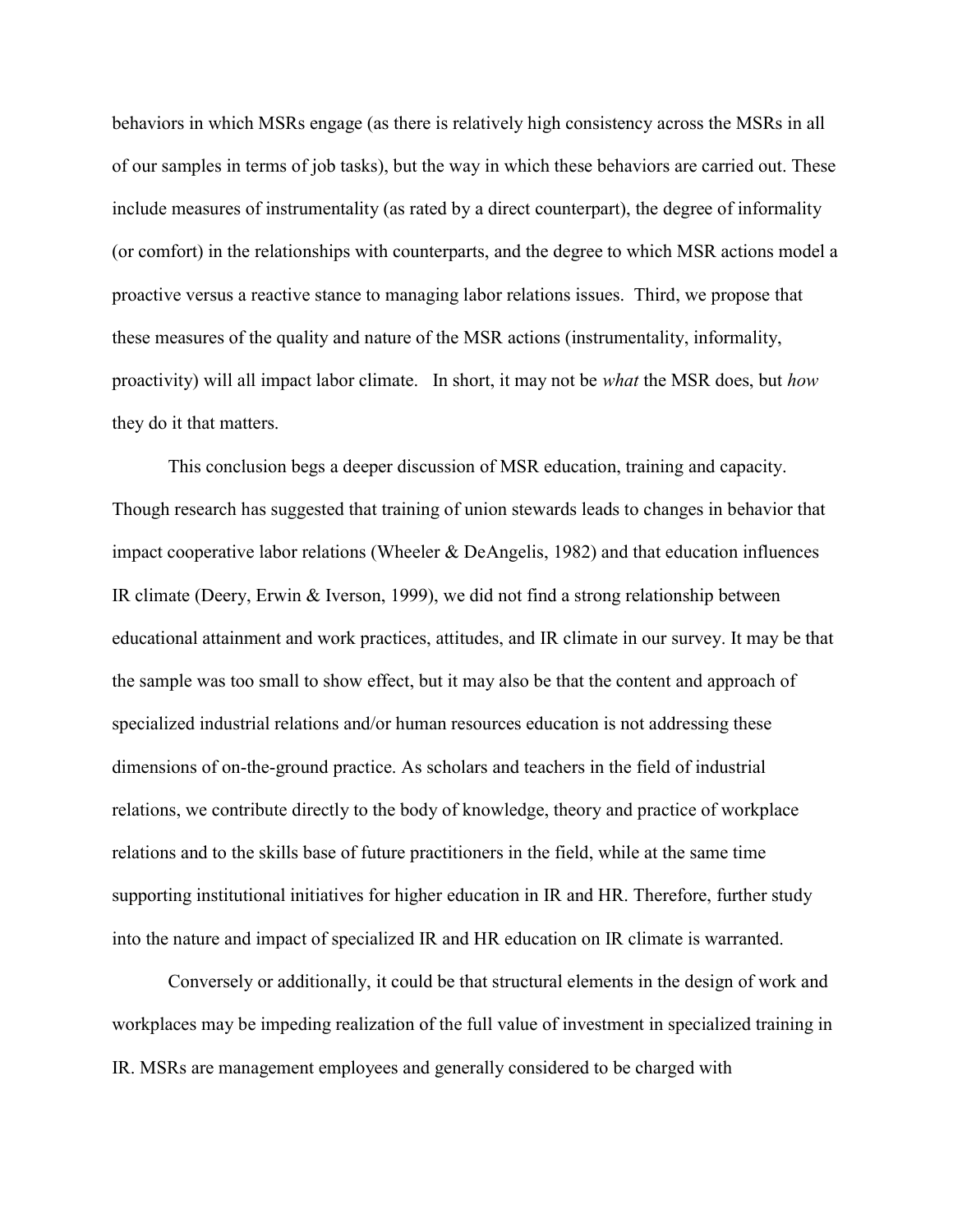implementing management policy in the workplace. Theoretically, at least, they are appointed on merit and so qualifications, experience, capabilities, and specialized skills should predict success. Given that the literature cited earlier in this paper demonstrates the value of positive IR climate for firm outcomes, we are left to wonder why the role of MSRs has not evolved to more fully capitalize on their inherent human capital. Why have organizations not recognized the structural barriers that inhibit MSRs' ability to alter their workplace practices and so allow them move away from reactive behaviors to engage in the authentic relationship-building tasks that MSRs know would improve IR climate? These are questions for further study.

Just being in a union appears to hamper the climate rating, though this could be a reflection of an ideological stance. Our findings for instrumentality, however, indicate that there is not a systematic difference between the perceived use-value of the two groups that would produce consistently more negative views on the part of union representatives. This challenges the ideological argument and raises additional questions about structural factors that may impact the labor relationship in the face of or despite positive personal relationships. As well, the ratings of the effectiveness (instrumentality) of one's front-line counterpart appear to be related to both cooperativeness and positive labor climate. These findings suggest that there is more to explore in the relationship between front-line workers in labor relations vis á vis the overall labor climate of a workplace.



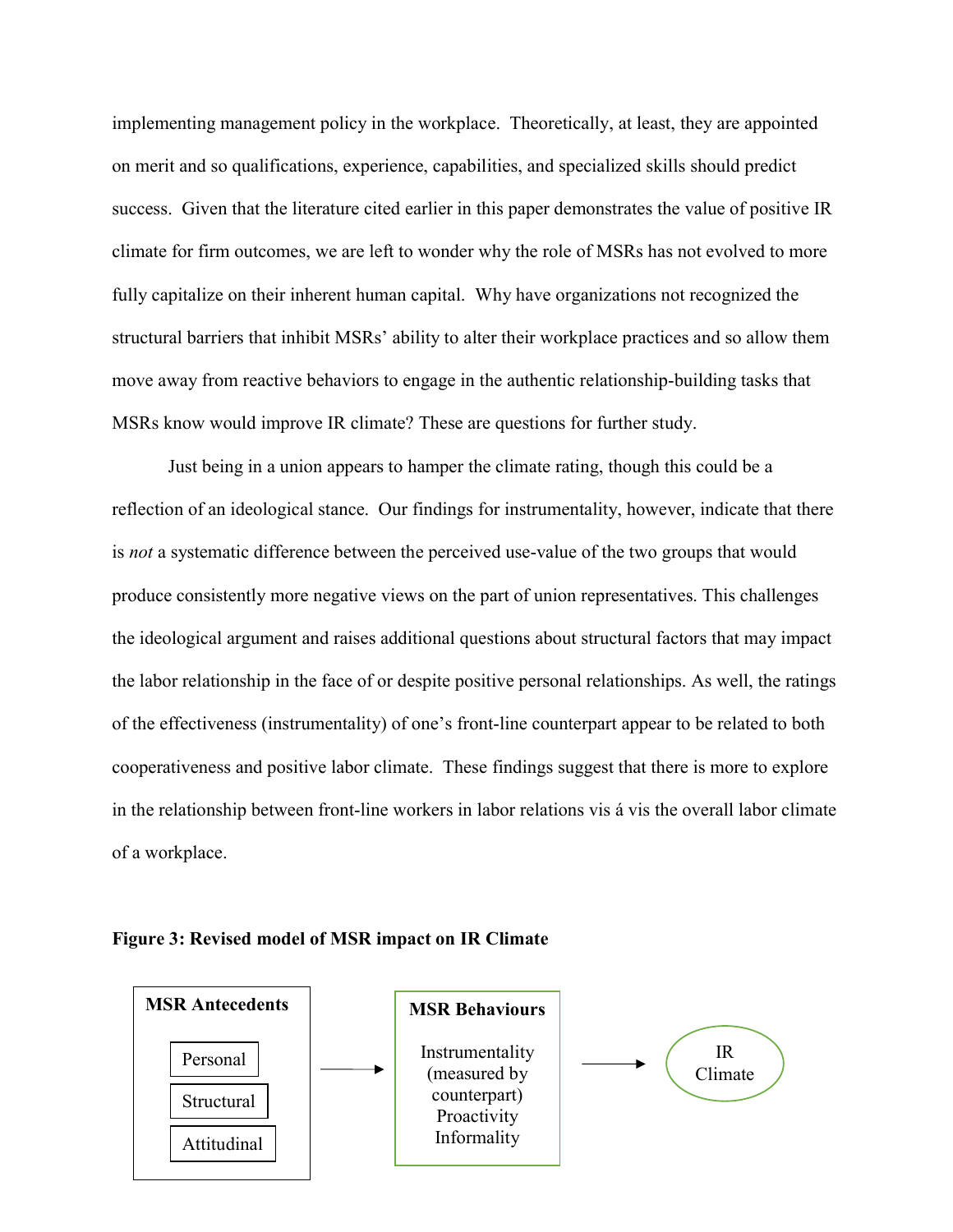#### Limitations and Future Research

Our study has a number of limitations. First, we were constrained by our inability to obtain a single organization research site with both management and union participation which would have produced matched MSR-union representative samples.

As a result, the resulting third study, a national poll of union- and management-side labor relations representatives, is weakened somewhat in its ability to explore IR climate in-depth in one organization; the ability to map MSRs' actions to a climate response from union reps; and the inability to assess whether MSR actions impact their union counterpart's assessment of MSR instrumentality. As well, although we collected this data, we could not test whether coaching and training activities on the part of MSRs and directed at front-line manager 'clients' had an impact on the IR climate. This would be more possible in a matched samples study in particular if data was also collected from front-line managers. We would recommend this for future research. To further probe the 'black box' we would also recommend additional qualitative research about the specific job activities of MSRs and, as shown above, the structural constraints MSRs may face in enacting their jobs and the nature and content of specialized IR training.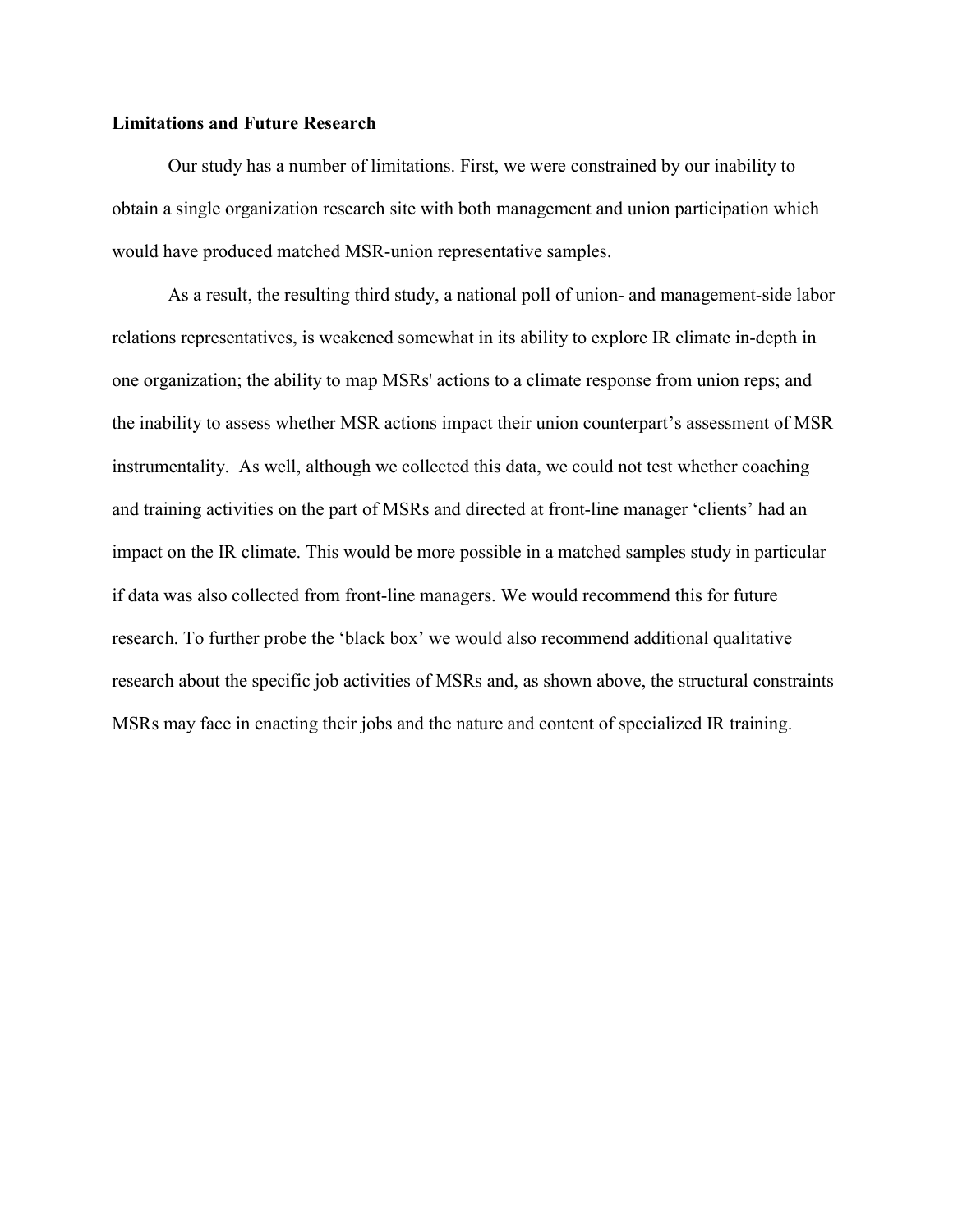#### **References**

- Angle, H., & Perry, J. (1986). "Dual Commitment and Labor-Management Relationship Climates." Academy of Management Journal. 29(1), 31-50.
- Bacon, N., Blyton, P. & Dastmalchian, A. (2005) "The Significance of Working Time Arrangements Accompanying the Introduction of Teamworking: Evidence from Employees." British Journal of Industrial Relations, 43(4) 681-701.
- Boxall, P., & Macky, K. (2009). "Research and Theory on High-Performance Work Systems: Progressing the High-Involvement Stream." Human Resource Management Journal, 19(1), 3-23. doi:http://dx.doi.org/10.1111/j.1748-8583.2008.00082.x
- Cheung, M. F. Y., & Wu, W. (2014). "Leader–Member Exchange and Industrial Relations Climate: Mediating of Participatory Management in China." Asia Pacific Journal of Human Resources, 52(2), 255-275. doi:10.1111/j.1744-7941.2012.00050.x
- Cooke, W. N. (1992). "Product Quality Improvement through Employee Participation The Effects of Unionization and Joint Union-Management Administration." Industrial and Labor Relations Review, 46(1), 119-134
- Dalton, D. R., & Todor, W. D. (1981). "Grievances Filed and the Role of the Union Steward Vs. The Rank and File Member: An Empirical Test." International Review of Applied Psychology, 30(2), 199-207.
- Dalton, D. R., & Todor, W. D. (1982). "Antecedents of Grievance Filing Behavior: Attitude/Behavioral Consistency and The Union Steward." Academy of Management Journal, 25(1), 158-169.
- Darlington, R. (2002). "Shop Stewards' Leadership, Left Wing Activism and Collective Workplace Union Organisation." Capital and Class, 76, 95-126.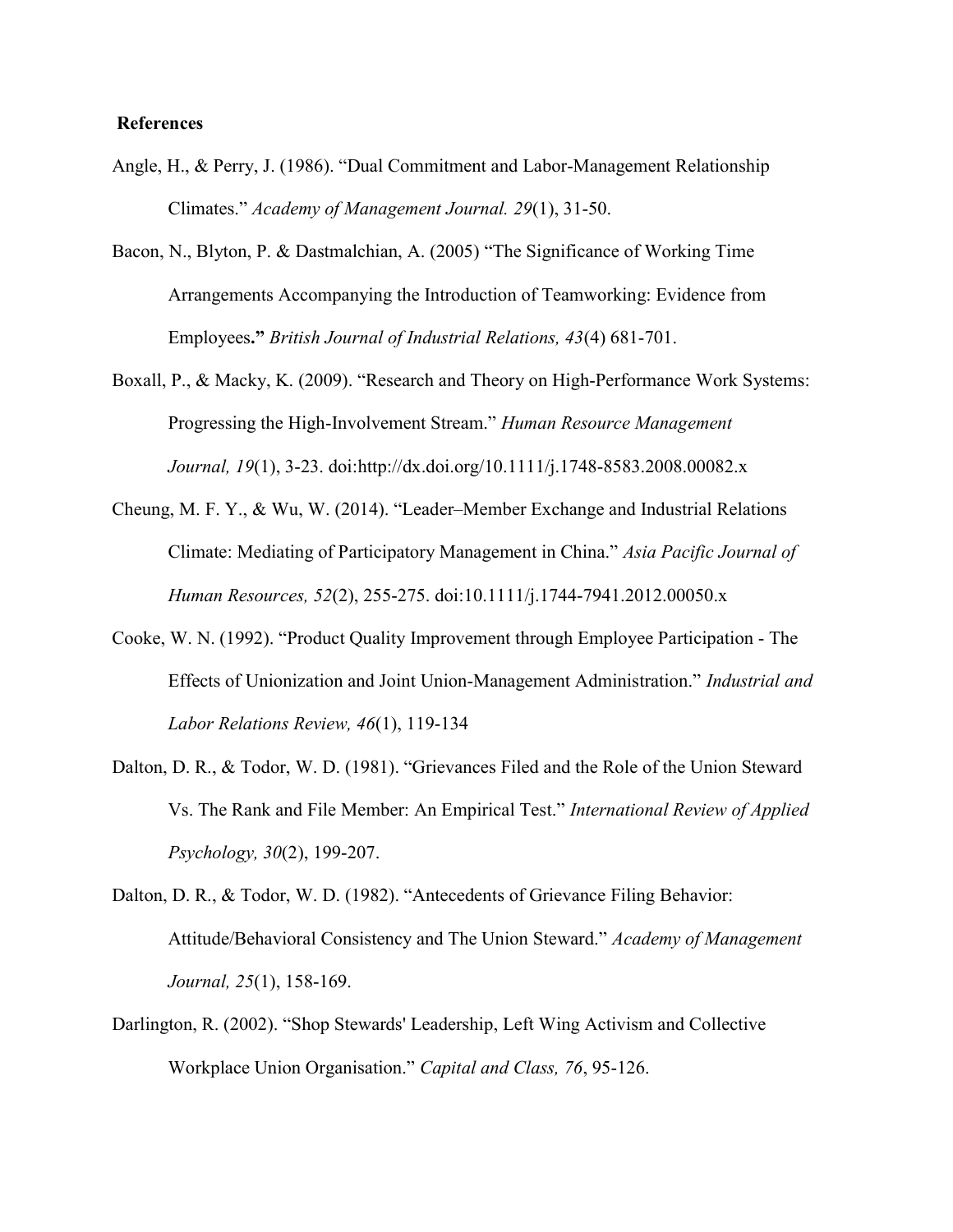Dastmalchian, A., P. Blyton & R. Adamson. (1991). The Climate of Workplace Relations. London and New York: Routledge.

- Dastmalchian, A., & Ng, I. (1990). "Industrial Relations Climate and Grievance Outcomes." Relations Industrielles/Industrial Relations, 45(2), 311-324.
- Dastmalchian, A. (2008) "Industrial Relations Climate." In The SAGE Handbook of Industrial Relations, P. Blyton, N. Bacon, J. Fiorito, & E. Heery (eds.), 548-571. London, England: SAGE.
- Deery, S., & Iverson, R. (2005). "Labor-Management Cooperation: Antecedents and Impact on Organizational Performance." Industrial and Labor Relations Review, 58(4), 588-609.
- Deery, S., Erwin, P., & Iverson, R. (1999). "Industrial Relations Climate, Attendance Behaviour and the Role of Trade Unions." British Journal of Industrial Relations, 37, 533-558.
- Deery, S., Iverson, R., & Erwin, P. (1994). "Predicting Organizational and Union Commitment: The Effect of Industrial Relations Climate." British Journal of Industrial Relations, 32(4), 581-597.
- Gordon, M., & Ladd, R. (1990) "Dual Allegiance: Renewal, Reconsideration, and Recantation." Personnel Psychology, 43, 37-69.
- Hall, A., Forrest, A., Sears, A. & Carlan, N. (2006). Making a Difference: Knowledge Activism and Worker Representation in Joint OHS Committees. Relations Industrielles/Industrial Relations, 61(3), 408-436.
- Huselid, M. A. (1995). "The Impact of Human Resource Management Practices on Turnover, Productivity, and Corporate Financial Performance." Academy of Management Journal, 38(3), 635-672.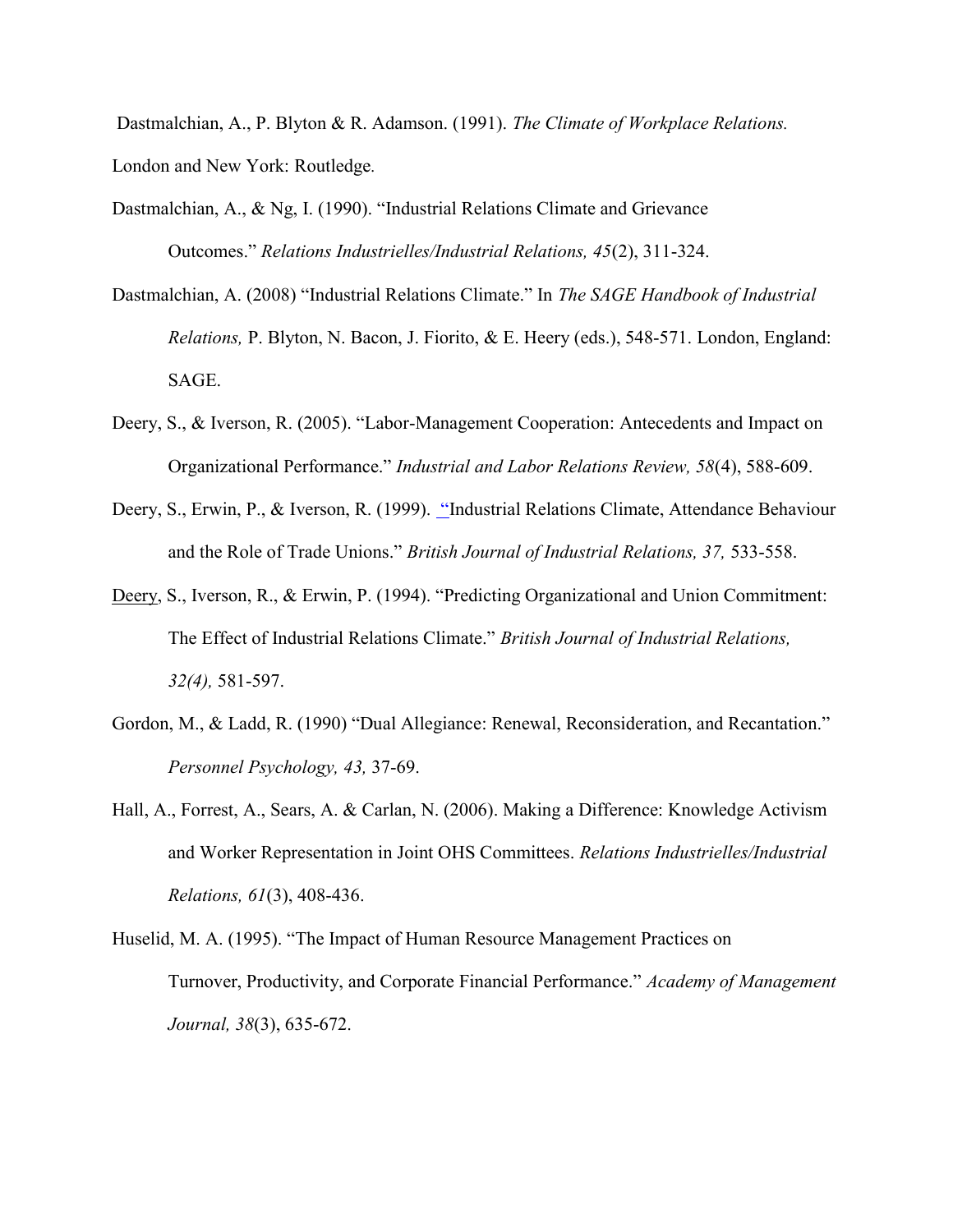- Huszczo, G., & Hoyer, D (1994). "Factors Involved in Constructive Union-Management Relationships." Human Relations, 47(7), 847–66.
- Iverson, R. D., Buttigieg, D. M., & Maguire, C. (2003). "Absence Culture: The Effects of Union Membership Status and Union-Management Climate." Relations Industrielles/Industrial Relations, 58(3), 483-514.
- Joseph, B. S. (2003). Corporate ergonomics programme at Ford Motor Company. Applied Ergonomics, 34(1), 23-28.
- Kochan, T., Katz, H., & McKersie R. (1986). The Transformation of American Industrial Relations. New York: Basic Books.
- Nicholson, N. (1979). "Industrial Relations Climate: A Case Study Approach." Personnel Review, 8(3), 20-25.
- Pfeffer, J., & Veiga, J. F. (1999). "Putting People First for Organizational Success." The Academy of Management Executive, 13(2), 37-48.
- Reed, T. F. (1989). "Do Union Organizers Matter? Individual Differences, Campaign Practices, and Representation Election Outcomes." Industrial and Labor Relations Review, 43(1), 103-119. doi:10.2307/2523214
- Redman, T., & Snape, E. D. (2006). "Industrial Relations Climate and Staff Attitudes in the Fire Service: A Case of Union Renewal?" Employee Relations, 28(1), 28-45.
- Shrey, D., Hursh, N., Gallina, P., Slinn, S. & White, A. (2006). Disability Management Best Practices and Joint Labour–Management Collaboration. International Journal of Disability Management, 1(1): 52-63.
- Skarlicki, D. P., & Latham, G. P. (1997). "Leadership Training in Organizational Justice to